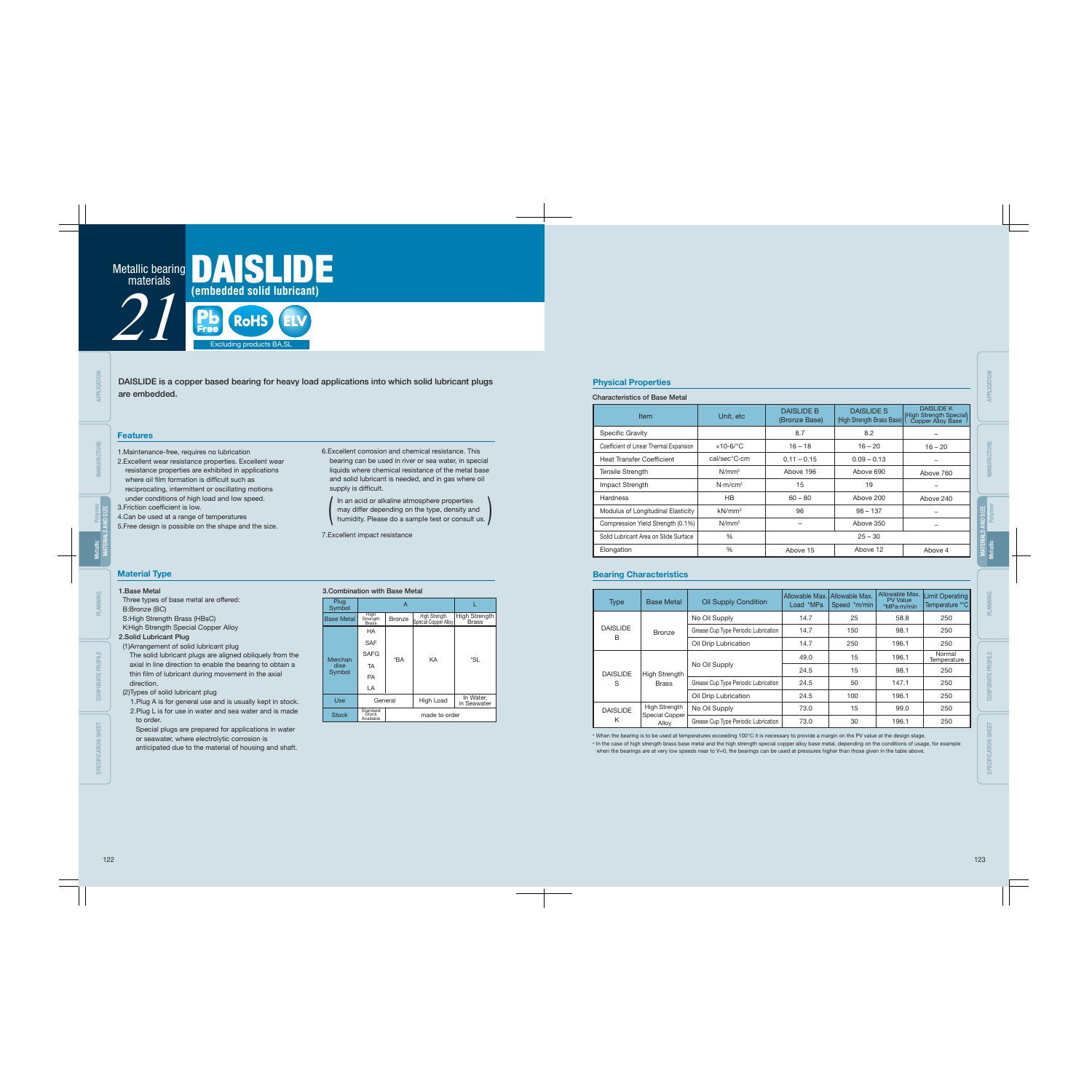# **PORT AND DAISLIDE HA Bushing (Bushing Inner Diameter:)**<br>
Designation of Part Number<br>
Bushing Length<br>
Bushing 1 D.<br>
Bushing 1 D.<br>
Bushing 1 D.<br>
Bushing 1 D.

- Please specify by part number.

|  | (Unit: mm) |
|--|------------|
|  |            |





d8 : For General Use (High Load) e7 : For General Use (Light Load) f7 : For High-precision Use





|      | Recommended Dimension Mating Part                                                                                                                                                                                                                                                                       |                                                                                  | <b>Bushing Dimensions</b>                                                                                                                                                                                                                                                                                                                                                                                                                                                                                                                                                                                                                                                                                                                                                                                                                                                                                                                                                                                                                                                                                                                                                                                                                                                                                                                                                                                                                                                                                                                                                                                                                                                                                                                                                                                                                                                                                                                                                                                                                                                                                                                                                                                                                                                                                                                                                                                                                                                                                                                                                        |                                                                                                                                                                                                                                                                                                                                                                                                                                                                                                                                                                                                                                                                    |                                                                                                                                                                                                                                                                                                                                                                                                                                                                                                                                                                                                                                                                                                                                                                                                                                                                                                                                                                                                                                                                                                                                                                                                                                                                                                                                                                                                                                                                                                                                                                                                                                                              |                  |                           |                                                                                                                                    |                                                                                                                                            |        |                                                          |                         |        |                                                                                        |                                                                                                                                          |                                                                                        |                                                                                                                                                                                                                 |    |                                   |                        |         |                                                                                                                                                                                                                                                                                                                                                                                                                                                                          |
|------|---------------------------------------------------------------------------------------------------------------------------------------------------------------------------------------------------------------------------------------------------------------------------------------------------------|----------------------------------------------------------------------------------|----------------------------------------------------------------------------------------------------------------------------------------------------------------------------------------------------------------------------------------------------------------------------------------------------------------------------------------------------------------------------------------------------------------------------------------------------------------------------------------------------------------------------------------------------------------------------------------------------------------------------------------------------------------------------------------------------------------------------------------------------------------------------------------------------------------------------------------------------------------------------------------------------------------------------------------------------------------------------------------------------------------------------------------------------------------------------------------------------------------------------------------------------------------------------------------------------------------------------------------------------------------------------------------------------------------------------------------------------------------------------------------------------------------------------------------------------------------------------------------------------------------------------------------------------------------------------------------------------------------------------------------------------------------------------------------------------------------------------------------------------------------------------------------------------------------------------------------------------------------------------------------------------------------------------------------------------------------------------------------------------------------------------------------------------------------------------------------------------------------------------------------------------------------------------------------------------------------------------------------------------------------------------------------------------------------------------------------------------------------------------------------------------------------------------------------------------------------------------------------------------------------------------------------------------------------------------------|--------------------------------------------------------------------------------------------------------------------------------------------------------------------------------------------------------------------------------------------------------------------------------------------------------------------------------------------------------------------------------------------------------------------------------------------------------------------------------------------------------------------------------------------------------------------------------------------------------------------------------------------------------------------|--------------------------------------------------------------------------------------------------------------------------------------------------------------------------------------------------------------------------------------------------------------------------------------------------------------------------------------------------------------------------------------------------------------------------------------------------------------------------------------------------------------------------------------------------------------------------------------------------------------------------------------------------------------------------------------------------------------------------------------------------------------------------------------------------------------------------------------------------------------------------------------------------------------------------------------------------------------------------------------------------------------------------------------------------------------------------------------------------------------------------------------------------------------------------------------------------------------------------------------------------------------------------------------------------------------------------------------------------------------------------------------------------------------------------------------------------------------------------------------------------------------------------------------------------------------------------------------------------------------------------------------------------------------|------------------|---------------------------|------------------------------------------------------------------------------------------------------------------------------------|--------------------------------------------------------------------------------------------------------------------------------------------|--------|----------------------------------------------------------|-------------------------|--------|----------------------------------------------------------------------------------------|------------------------------------------------------------------------------------------------------------------------------------------|----------------------------------------------------------------------------------------|-----------------------------------------------------------------------------------------------------------------------------------------------------------------------------------------------------------------|----|-----------------------------------|------------------------|---------|--------------------------------------------------------------------------------------------------------------------------------------------------------------------------------------------------------------------------------------------------------------------------------------------------------------------------------------------------------------------------------------------------------------------------------------------------------------------------|
|      |                                                                                                                                                                                                                                                                                                         |                                                                                  |                                                                                                                                                                                                                                                                                                                                                                                                                                                                                                                                                                                                                                                                                                                                                                                                                                                                                                                                                                                                                                                                                                                                                                                                                                                                                                                                                                                                                                                                                                                                                                                                                                                                                                                                                                                                                                                                                                                                                                                                                                                                                                                                                                                                                                                                                                                                                                                                                                                                                                                                                                                  |                                                                                                                                                                                                                                                                                                                                                                                                                                                                                                                                                                                                                                                                    |                                                                                                                                                                                                                                                                                                                                                                                                                                                                                                                                                                                                                                                                                                                                                                                                                                                                                                                                                                                                                                                                                                                                                                                                                                                                                                                                                                                                                                                                                                                                                                                                                                                              |                  |                           |                                                                                                                                    |                                                                                                                                            |        |                                                          |                         |        |                                                                                        |                                                                                                                                          |                                                                                        |                                                                                                                                                                                                                 |    |                                   |                        |         | Bushing<br>I.D.                                                                                                                                                                                                                                                                                                                                                                                                                                                          |
| I.D. |                                                                                                                                                                                                                                                                                                         |                                                                                  |                                                                                                                                                                                                                                                                                                                                                                                                                                                                                                                                                                                                                                                                                                                                                                                                                                                                                                                                                                                                                                                                                                                                                                                                                                                                                                                                                                                                                                                                                                                                                                                                                                                                                                                                                                                                                                                                                                                                                                                                                                                                                                                                                                                                                                                                                                                                                                                                                                                                                                                                                                                  | 8                                                                                                                                                                                                                                                                                                                                                                                                                                                                                                                                                                                                                                                                  | 10                                                                                                                                                                                                                                                                                                                                                                                                                                                                                                                                                                                                                                                                                                                                                                                                                                                                                                                                                                                                                                                                                                                                                                                                                                                                                                                                                                                                                                                                                                                                                                                                                                                           | 12               | 15                        | 16                                                                                                                                 | 19                                                                                                                                         | 20     | 25                                                       | 30                      | 35     | 40                                                                                     | 50                                                                                                                                       | 60                                                                                     | 70                                                                                                                                                                                                              | 80 |                                   | on O.D.                | on I.D. |                                                                                                                                                                                                                                                                                                                                                                                                                                                                          |
|      |                                                                                                                                                                                                                                                                                                         |                                                                                  |                                                                                                                                                                                                                                                                                                                                                                                                                                                                                                                                                                                                                                                                                                                                                                                                                                                                                                                                                                                                                                                                                                                                                                                                                                                                                                                                                                                                                                                                                                                                                                                                                                                                                                                                                                                                                                                                                                                                                                                                                                                                                                                                                                                                                                                                                                                                                                                                                                                                                                                                                                                  |                                                                                                                                                                                                                                                                                                                                                                                                                                                                                                                                                                                                                                                                    | 061010                                                                                                                                                                                                                                                                                                                                                                                                                                                                                                                                                                                                                                                                                                                                                                                                                                                                                                                                                                                                                                                                                                                                                                                                                                                                                                                                                                                                                                                                                                                                                                                                                                                       |                  |                           |                                                                                                                                    |                                                                                                                                            |        |                                                          |                         |        |                                                                                        |                                                                                                                                          |                                                                                        |                                                                                                                                                                                                                 |    | CO.3                              | 1.5x15                 |         |                                                                                                                                                                                                                                                                                                                                                                                                                                                                          |
|      |                                                                                                                                                                                                                                                                                                         |                                                                                  |                                                                                                                                                                                                                                                                                                                                                                                                                                                                                                                                                                                                                                                                                                                                                                                                                                                                                                                                                                                                                                                                                                                                                                                                                                                                                                                                                                                                                                                                                                                                                                                                                                                                                                                                                                                                                                                                                                                                                                                                                                                                                                                                                                                                                                                                                                                                                                                                                                                                                                                                                                                  |                                                                                                                                                                                                                                                                                                                                                                                                                                                                                                                                                                                                                                                                    |                                                                                                                                                                                                                                                                                                                                                                                                                                                                                                                                                                                                                                                                                                                                                                                                                                                                                                                                                                                                                                                                                                                                                                                                                                                                                                                                                                                                                                                                                                                                                                                                                                                              |                  | 081215                    |                                                                                                                                    |                                                                                                                                            |        |                                                          |                         |        |                                                                                        |                                                                                                                                          |                                                                                        |                                                                                                                                                                                                                 |    | CO.5                              | 0.75x15                |         | -8                                                                                                                                                                                                                                                                                                                                                                                                                                                                       |
|      |                                                                                                                                                                                                                                                                                                         |                                                                                  |                                                                                                                                                                                                                                                                                                                                                                                                                                                                                                                                                                                                                                                                                                                                                                                                                                                                                                                                                                                                                                                                                                                                                                                                                                                                                                                                                                                                                                                                                                                                                                                                                                                                                                                                                                                                                                                                                                                                                                                                                                                                                                                                                                                                                                                                                                                                                                                                                                                                                                                                                                                  |                                                                                                                                                                                                                                                                                                                                                                                                                                                                                                                                                                                                                                                                    |                                                                                                                                                                                                                                                                                                                                                                                                                                                                                                                                                                                                                                                                                                                                                                                                                                                                                                                                                                                                                                                                                                                                                                                                                                                                                                                                                                                                                                                                                                                                                                                                                                                              |                  | 101415                    |                                                                                                                                    |                                                                                                                                            | 101420 |                                                          |                         |        |                                                                                        |                                                                                                                                          |                                                                                        |                                                                                                                                                                                                                 |    | CO.5                              | $0.75x15$ <sup>c</sup> |         | 10                                                                                                                                                                                                                                                                                                                                                                                                                                                                       |
|      |                                                                                                                                                                                                                                                                                                         |                                                                                  |                                                                                                                                                                                                                                                                                                                                                                                                                                                                                                                                                                                                                                                                                                                                                                                                                                                                                                                                                                                                                                                                                                                                                                                                                                                                                                                                                                                                                                                                                                                                                                                                                                                                                                                                                                                                                                                                                                                                                                                                                                                                                                                                                                                                                                                                                                                                                                                                                                                                                                                                                                                  |                                                                                                                                                                                                                                                                                                                                                                                                                                                                                                                                                                                                                                                                    |                                                                                                                                                                                                                                                                                                                                                                                                                                                                                                                                                                                                                                                                                                                                                                                                                                                                                                                                                                                                                                                                                                                                                                                                                                                                                                                                                                                                                                                                                                                                                                                                                                                              |                  |                           |                                                                                                                                    |                                                                                                                                            |        | 121825                                                   |                         |        |                                                                                        |                                                                                                                                          |                                                                                        |                                                                                                                                                                                                                 |    | CO.5                              | $2x15^\circ$           |         | 12                                                                                                                                                                                                                                                                                                                                                                                                                                                                       |
|      |                                                                                                                                                                                                                                                                                                         |                                                                                  |                                                                                                                                                                                                                                                                                                                                                                                                                                                                                                                                                                                                                                                                                                                                                                                                                                                                                                                                                                                                                                                                                                                                                                                                                                                                                                                                                                                                                                                                                                                                                                                                                                                                                                                                                                                                                                                                                                                                                                                                                                                                                                                                                                                                                                                                                                                                                                                                                                                                                                                                                                                  |                                                                                                                                                                                                                                                                                                                                                                                                                                                                                                                                                                                                                                                                    |                                                                                                                                                                                                                                                                                                                                                                                                                                                                                                                                                                                                                                                                                                                                                                                                                                                                                                                                                                                                                                                                                                                                                                                                                                                                                                                                                                                                                                                                                                                                                                                                                                                              |                  | 131915                    |                                                                                                                                    |                                                                                                                                            |        | 131925                                                   | 131930                  |        |                                                                                        |                                                                                                                                          |                                                                                        |                                                                                                                                                                                                                 |    | CO.5                              | 2x15                   |         | 13                                                                                                                                                                                                                                                                                                                                                                                                                                                                       |
|      |                                                                                                                                                                                                                                                                                                         |                                                                                  |                                                                                                                                                                                                                                                                                                                                                                                                                                                                                                                                                                                                                                                                                                                                                                                                                                                                                                                                                                                                                                                                                                                                                                                                                                                                                                                                                                                                                                                                                                                                                                                                                                                                                                                                                                                                                                                                                                                                                                                                                                                                                                                                                                                                                                                                                                                                                                                                                                                                                                                                                                                  |                                                                                                                                                                                                                                                                                                                                                                                                                                                                                                                                                                                                                                                                    | 142010                                                                                                                                                                                                                                                                                                                                                                                                                                                                                                                                                                                                                                                                                                                                                                                                                                                                                                                                                                                                                                                                                                                                                                                                                                                                                                                                                                                                                                                                                                                                                                                                                                                       | 142012           | 142015                    |                                                                                                                                    |                                                                                                                                            | 142020 | 142025                                                   | 142030                  |        |                                                                                        |                                                                                                                                          |                                                                                        |                                                                                                                                                                                                                 |    | CO.5                              | 2x15                   |         | 14                                                                                                                                                                                                                                                                                                                                                                                                                                                                       |
|      |                                                                                                                                                                                                                                                                                                         |                                                                                  | $\phi$ 21                                                                                                                                                                                                                                                                                                                                                                                                                                                                                                                                                                                                                                                                                                                                                                                                                                                                                                                                                                                                                                                                                                                                                                                                                                                                                                                                                                                                                                                                                                                                                                                                                                                                                                                                                                                                                                                                                                                                                                                                                                                                                                                                                                                                                                                                                                                                                                                                                                                                                                                                                                        |                                                                                                                                                                                                                                                                                                                                                                                                                                                                                                                                                                                                                                                                    | 152110                                                                                                                                                                                                                                                                                                                                                                                                                                                                                                                                                                                                                                                                                                                                                                                                                                                                                                                                                                                                                                                                                                                                                                                                                                                                                                                                                                                                                                                                                                                                                                                                                                                       | 152112           |                           |                                                                                                                                    |                                                                                                                                            | 152120 | 152125                                                   |                         |        | 152140                                                                                 |                                                                                                                                          |                                                                                        |                                                                                                                                                                                                                 |    | CO.5                              | 2x15                   |         | 15                                                                                                                                                                                                                                                                                                                                                                                                                                                                       |
|      |                                                                                                                                                                                                                                                                                                         |                                                                                  |                                                                                                                                                                                                                                                                                                                                                                                                                                                                                                                                                                                                                                                                                                                                                                                                                                                                                                                                                                                                                                                                                                                                                                                                                                                                                                                                                                                                                                                                                                                                                                                                                                                                                                                                                                                                                                                                                                                                                                                                                                                                                                                                                                                                                                                                                                                                                                                                                                                                                                                                                                                  |                                                                                                                                                                                                                                                                                                                                                                                                                                                                                                                                                                                                                                                                    |                                                                                                                                                                                                                                                                                                                                                                                                                                                                                                                                                                                                                                                                                                                                                                                                                                                                                                                                                                                                                                                                                                                                                                                                                                                                                                                                                                                                                                                                                                                                                                                                                                                              | 162212           |                           |                                                                                                                                    |                                                                                                                                            |        | 162225                                                   |                         |        | 162240                                                                                 |                                                                                                                                          |                                                                                        |                                                                                                                                                                                                                 |    | CO.5                              | 2x15                   |         | 16                                                                                                                                                                                                                                                                                                                                                                                                                                                                       |
|      |                                                                                                                                                                                                                                                                                                         |                                                                                  |                                                                                                                                                                                                                                                                                                                                                                                                                                                                                                                                                                                                                                                                                                                                                                                                                                                                                                                                                                                                                                                                                                                                                                                                                                                                                                                                                                                                                                                                                                                                                                                                                                                                                                                                                                                                                                                                                                                                                                                                                                                                                                                                                                                                                                                                                                                                                                                                                                                                                                                                                                                  |                                                                                                                                                                                                                                                                                                                                                                                                                                                                                                                                                                                                                                                                    |                                                                                                                                                                                                                                                                                                                                                                                                                                                                                                                                                                                                                                                                                                                                                                                                                                                                                                                                                                                                                                                                                                                                                                                                                                                                                                                                                                                                                                                                                                                                                                                                                                                              |                  | 172315                    |                                                                                                                                    |                                                                                                                                            |        |                                                          |                         |        |                                                                                        |                                                                                                                                          |                                                                                        |                                                                                                                                                                                                                 |    | CO.5                              | 2x15                   |         |                                                                                                                                                                                                                                                                                                                                                                                                                                                                          |
|      |                                                                                                                                                                                                                                                                                                         |                                                                                  |                                                                                                                                                                                                                                                                                                                                                                                                                                                                                                                                                                                                                                                                                                                                                                                                                                                                                                                                                                                                                                                                                                                                                                                                                                                                                                                                                                                                                                                                                                                                                                                                                                                                                                                                                                                                                                                                                                                                                                                                                                                                                                                                                                                                                                                                                                                                                                                                                                                                                                                                                                                  |                                                                                                                                                                                                                                                                                                                                                                                                                                                                                                                                                                                                                                                                    | 182410                                                                                                                                                                                                                                                                                                                                                                                                                                                                                                                                                                                                                                                                                                                                                                                                                                                                                                                                                                                                                                                                                                                                                                                                                                                                                                                                                                                                                                                                                                                                                                                                                                                       | 182412           |                           |                                                                                                                                    |                                                                                                                                            | 182420 |                                                          |                         |        |                                                                                        |                                                                                                                                          |                                                                                        |                                                                                                                                                                                                                 |    | CO.5                              | 2x15                   |         |                                                                                                                                                                                                                                                                                                                                                                                                                                                                          |
|      |                                                                                                                                                                                                                                                                                                         |                                                                                  |                                                                                                                                                                                                                                                                                                                                                                                                                                                                                                                                                                                                                                                                                                                                                                                                                                                                                                                                                                                                                                                                                                                                                                                                                                                                                                                                                                                                                                                                                                                                                                                                                                                                                                                                                                                                                                                                                                                                                                                                                                                                                                                                                                                                                                                                                                                                                                                                                                                                                                                                                                                  |                                                                                                                                                                                                                                                                                                                                                                                                                                                                                                                                                                                                                                                                    |                                                                                                                                                                                                                                                                                                                                                                                                                                                                                                                                                                                                                                                                                                                                                                                                                                                                                                                                                                                                                                                                                                                                                                                                                                                                                                                                                                                                                                                                                                                                                                                                                                                              |                  | 192615                    |                                                                                                                                    |                                                                                                                                            | 192620 |                                                          |                         |        |                                                                                        |                                                                                                                                          |                                                                                        |                                                                                                                                                                                                                 |    | CO.5                              | 2x15                   |         | 19                                                                                                                                                                                                                                                                                                                                                                                                                                                                       |
|      |                                                                                                                                                                                                                                                                                                         |                                                                                  |                                                                                                                                                                                                                                                                                                                                                                                                                                                                                                                                                                                                                                                                                                                                                                                                                                                                                                                                                                                                                                                                                                                                                                                                                                                                                                                                                                                                                                                                                                                                                                                                                                                                                                                                                                                                                                                                                                                                                                                                                                                                                                                                                                                                                                                                                                                                                                                                                                                                                                                                                                                  |                                                                                                                                                                                                                                                                                                                                                                                                                                                                                                                                                                                                                                                                    | 202810                                                                                                                                                                                                                                                                                                                                                                                                                                                                                                                                                                                                                                                                                                                                                                                                                                                                                                                                                                                                                                                                                                                                                                                                                                                                                                                                                                                                                                                                                                                                                                                                                                                       | 202812           |                           |                                                                                                                                    |                                                                                                                                            | 202820 | 202825                                                   |                         |        |                                                                                        | 202850                                                                                                                                   |                                                                                        |                                                                                                                                                                                                                 |    | CO.5                              | 2x15                   |         | 20                                                                                                                                                                                                                                                                                                                                                                                                                                                                       |
|      |                                                                                                                                                                                                                                                                                                         |                                                                                  | $\phi$ 28                                                                                                                                                                                                                                                                                                                                                                                                                                                                                                                                                                                                                                                                                                                                                                                                                                                                                                                                                                                                                                                                                                                                                                                                                                                                                                                                                                                                                                                                                                                                                                                                                                                                                                                                                                                                                                                                                                                                                                                                                                                                                                                                                                                                                                                                                                                                                                                                                                                                                                                                                                        |                                                                                                                                                                                                                                                                                                                                                                                                                                                                                                                                                                                                                                                                    | 203010                                                                                                                                                                                                                                                                                                                                                                                                                                                                                                                                                                                                                                                                                                                                                                                                                                                                                                                                                                                                                                                                                                                                                                                                                                                                                                                                                                                                                                                                                                                                                                                                                                                       | 203012           |                           |                                                                                                                                    |                                                                                                                                            | 203020 | 203025                                                   |                         |        |                                                                                        | 203050                                                                                                                                   |                                                                                        |                                                                                                                                                                                                                 |    | CO.5                              | $2x15^\circ$           |         | 20                                                                                                                                                                                                                                                                                                                                                                                                                                                                       |
|      |                                                                                                                                                                                                                                                                                                         |                                                                                  |                                                                                                                                                                                                                                                                                                                                                                                                                                                                                                                                                                                                                                                                                                                                                                                                                                                                                                                                                                                                                                                                                                                                                                                                                                                                                                                                                                                                                                                                                                                                                                                                                                                                                                                                                                                                                                                                                                                                                                                                                                                                                                                                                                                                                                                                                                                                                                                                                                                                                                                                                                                  |                                                                                                                                                                                                                                                                                                                                                                                                                                                                                                                                                                                                                                                                    |                                                                                                                                                                                                                                                                                                                                                                                                                                                                                                                                                                                                                                                                                                                                                                                                                                                                                                                                                                                                                                                                                                                                                                                                                                                                                                                                                                                                                                                                                                                                                                                                                                                              |                  | 223215                    |                                                                                                                                    |                                                                                                                                            | 223220 | 223225                                                   |                         |        |                                                                                        |                                                                                                                                          |                                                                                        |                                                                                                                                                                                                                 |    | CO.5                              |                        |         | 22                                                                                                                                                                                                                                                                                                                                                                                                                                                                       |
|      |                                                                                                                                                                                                                                                                                                         |                                                                                  |                                                                                                                                                                                                                                                                                                                                                                                                                                                                                                                                                                                                                                                                                                                                                                                                                                                                                                                                                                                                                                                                                                                                                                                                                                                                                                                                                                                                                                                                                                                                                                                                                                                                                                                                                                                                                                                                                                                                                                                                                                                                                                                                                                                                                                                                                                                                                                                                                                                                                                                                                                                  |                                                                                                                                                                                                                                                                                                                                                                                                                                                                                                                                                                                                                                                                    |                                                                                                                                                                                                                                                                                                                                                                                                                                                                                                                                                                                                                                                                                                                                                                                                                                                                                                                                                                                                                                                                                                                                                                                                                                                                                                                                                                                                                                                                                                                                                                                                                                                              |                  |                           |                                                                                                                                    |                                                                                                                                            | 253320 | 253325                                                   |                         |        |                                                                                        |                                                                                                                                          |                                                                                        |                                                                                                                                                                                                                 |    | CO.5                              |                        |         | 25                                                                                                                                                                                                                                                                                                                                                                                                                                                                       |
|      |                                                                                                                                                                                                                                                                                                         |                                                                                  |                                                                                                                                                                                                                                                                                                                                                                                                                                                                                                                                                                                                                                                                                                                                                                                                                                                                                                                                                                                                                                                                                                                                                                                                                                                                                                                                                                                                                                                                                                                                                                                                                                                                                                                                                                                                                                                                                                                                                                                                                                                                                                                                                                                                                                                                                                                                                                                                                                                                                                                                                                                  |                                                                                                                                                                                                                                                                                                                                                                                                                                                                                                                                                                                                                                                                    |                                                                                                                                                                                                                                                                                                                                                                                                                                                                                                                                                                                                                                                                                                                                                                                                                                                                                                                                                                                                                                                                                                                                                                                                                                                                                                                                                                                                                                                                                                                                                                                                                                                              |                  |                           |                                                                                                                                    |                                                                                                                                            | 253520 | 253525                                                   |                         |        |                                                                                        |                                                                                                                                          |                                                                                        |                                                                                                                                                                                                                 |    | CO.5                              |                        |         | 25                                                                                                                                                                                                                                                                                                                                                                                                                                                                       |
|      |                                                                                                                                                                                                                                                                                                         |                                                                                  |                                                                                                                                                                                                                                                                                                                                                                                                                                                                                                                                                                                                                                                                                                                                                                                                                                                                                                                                                                                                                                                                                                                                                                                                                                                                                                                                                                                                                                                                                                                                                                                                                                                                                                                                                                                                                                                                                                                                                                                                                                                                                                                                                                                                                                                                                                                                                                                                                                                                                                                                                                                  |                                                                                                                                                                                                                                                                                                                                                                                                                                                                                                                                                                                                                                                                    |                                                                                                                                                                                                                                                                                                                                                                                                                                                                                                                                                                                                                                                                                                                                                                                                                                                                                                                                                                                                                                                                                                                                                                                                                                                                                                                                                                                                                                                                                                                                                                                                                                                              |                  |                           |                                                                                                                                    |                                                                                                                                            | 283820 | 283825                                                   | 283830                  |        | 283840                                                                                 |                                                                                                                                          |                                                                                        |                                                                                                                                                                                                                 |    | CO.5                              |                        |         | 28                                                                                                                                                                                                                                                                                                                                                                                                                                                                       |
|      |                                                                                                                                                                                                                                                                                                         |                                                                                  |                                                                                                                                                                                                                                                                                                                                                                                                                                                                                                                                                                                                                                                                                                                                                                                                                                                                                                                                                                                                                                                                                                                                                                                                                                                                                                                                                                                                                                                                                                                                                                                                                                                                                                                                                                                                                                                                                                                                                                                                                                                                                                                                                                                                                                                                                                                                                                                                                                                                                                                                                                                  |                                                                                                                                                                                                                                                                                                                                                                                                                                                                                                                                                                                                                                                                    |                                                                                                                                                                                                                                                                                                                                                                                                                                                                                                                                                                                                                                                                                                                                                                                                                                                                                                                                                                                                                                                                                                                                                                                                                                                                                                                                                                                                                                                                                                                                                                                                                                                              |                  | 303815                    |                                                                                                                                    |                                                                                                                                            |        | 303825                                                   |                         |        |                                                                                        |                                                                                                                                          |                                                                                        |                                                                                                                                                                                                                 |    | CO.5                              | $3x15^{\circ}$         |         | 30                                                                                                                                                                                                                                                                                                                                                                                                                                                                       |
|      |                                                                                                                                                                                                                                                                                                         |                                                                                  | $\phi$ 40                                                                                                                                                                                                                                                                                                                                                                                                                                                                                                                                                                                                                                                                                                                                                                                                                                                                                                                                                                                                                                                                                                                                                                                                                                                                                                                                                                                                                                                                                                                                                                                                                                                                                                                                                                                                                                                                                                                                                                                                                                                                                                                                                                                                                                                                                                                                                                                                                                                                                                                                                                        |                                                                                                                                                                                                                                                                                                                                                                                                                                                                                                                                                                                                                                                                    |                                                                                                                                                                                                                                                                                                                                                                                                                                                                                                                                                                                                                                                                                                                                                                                                                                                                                                                                                                                                                                                                                                                                                                                                                                                                                                                                                                                                                                                                                                                                                                                                                                                              |                  | 304015                    |                                                                                                                                    |                                                                                                                                            | 304020 | 304025                                                   |                         |        |                                                                                        | 304050                                                                                                                                   |                                                                                        |                                                                                                                                                                                                                 |    | CO.5                              | 3x15                   |         | 30                                                                                                                                                                                                                                                                                                                                                                                                                                                                       |
|      |                                                                                                                                                                                                                                                                                                         |                                                                                  |                                                                                                                                                                                                                                                                                                                                                                                                                                                                                                                                                                                                                                                                                                                                                                                                                                                                                                                                                                                                                                                                                                                                                                                                                                                                                                                                                                                                                                                                                                                                                                                                                                                                                                                                                                                                                                                                                                                                                                                                                                                                                                                                                                                                                                                                                                                                                                                                                                                                                                                                                                                  |                                                                                                                                                                                                                                                                                                                                                                                                                                                                                                                                                                                                                                                                    |                                                                                                                                                                                                                                                                                                                                                                                                                                                                                                                                                                                                                                                                                                                                                                                                                                                                                                                                                                                                                                                                                                                                                                                                                                                                                                                                                                                                                                                                                                                                                                                                                                                              |                  |                           |                                                                                                                                    |                                                                                                                                            |        |                                                          | 314030                  |        | 314040                                                                                 |                                                                                                                                          |                                                                                        |                                                                                                                                                                                                                 |    | CO.5                              | 3x15                   |         | $3x10^{\circ}$ 31.5                                                                                                                                                                                                                                                                                                                                                                                                                                                      |
|      |                                                                                                                                                                                                                                                                                                         |                                                                                  |                                                                                                                                                                                                                                                                                                                                                                                                                                                                                                                                                                                                                                                                                                                                                                                                                                                                                                                                                                                                                                                                                                                                                                                                                                                                                                                                                                                                                                                                                                                                                                                                                                                                                                                                                                                                                                                                                                                                                                                                                                                                                                                                                                                                                                                                                                                                                                                                                                                                                                                                                                                  |                                                                                                                                                                                                                                                                                                                                                                                                                                                                                                                                                                                                                                                                    |                                                                                                                                                                                                                                                                                                                                                                                                                                                                                                                                                                                                                                                                                                                                                                                                                                                                                                                                                                                                                                                                                                                                                                                                                                                                                                                                                                                                                                                                                                                                                                                                                                                              |                  |                           |                                                                                                                                    |                                                                                                                                            | 324220 |                                                          | 324230                  |        | 324240                                                                                 |                                                                                                                                          |                                                                                        |                                                                                                                                                                                                                 |    | CO.5                              | 3x15                   |         | 32                                                                                                                                                                                                                                                                                                                                                                                                                                                                       |
|      |                                                                                                                                                                                                                                                                                                         |                                                                                  |                                                                                                                                                                                                                                                                                                                                                                                                                                                                                                                                                                                                                                                                                                                                                                                                                                                                                                                                                                                                                                                                                                                                                                                                                                                                                                                                                                                                                                                                                                                                                                                                                                                                                                                                                                                                                                                                                                                                                                                                                                                                                                                                                                                                                                                                                                                                                                                                                                                                                                                                                                                  |                                                                                                                                                                                                                                                                                                                                                                                                                                                                                                                                                                                                                                                                    |                                                                                                                                                                                                                                                                                                                                                                                                                                                                                                                                                                                                                                                                                                                                                                                                                                                                                                                                                                                                                                                                                                                                                                                                                                                                                                                                                                                                                                                                                                                                                                                                                                                              |                  |                           |                                                                                                                                    |                                                                                                                                            |        |                                                          |                         |        |                                                                                        |                                                                                                                                          |                                                                                        |                                                                                                                                                                                                                 |    | C <sub>0.5</sub>                  | 3x15 <sup>c</sup>      |         |                                                                                                                                                                                                                                                                                                                                                                                                                                                                          |
|      |                                                                                                                                                                                                                                                                                                         |                                                                                  |                                                                                                                                                                                                                                                                                                                                                                                                                                                                                                                                                                                                                                                                                                                                                                                                                                                                                                                                                                                                                                                                                                                                                                                                                                                                                                                                                                                                                                                                                                                                                                                                                                                                                                                                                                                                                                                                                                                                                                                                                                                                                                                                                                                                                                                                                                                                                                                                                                                                                                                                                                                  |                                                                                                                                                                                                                                                                                                                                                                                                                                                                                                                                                                                                                                                                    |                                                                                                                                                                                                                                                                                                                                                                                                                                                                                                                                                                                                                                                                                                                                                                                                                                                                                                                                                                                                                                                                                                                                                                                                                                                                                                                                                                                                                                                                                                                                                                                                                                                              |                  |                           |                                                                                                                                    |                                                                                                                                            |        |                                                          |                         |        |                                                                                        |                                                                                                                                          |                                                                                        |                                                                                                                                                                                                                 |    | CO.5                              | 3x15                   |         |                                                                                                                                                                                                                                                                                                                                                                                                                                                                          |
|      |                                                                                                                                                                                                                                                                                                         |                                                                                  |                                                                                                                                                                                                                                                                                                                                                                                                                                                                                                                                                                                                                                                                                                                                                                                                                                                                                                                                                                                                                                                                                                                                                                                                                                                                                                                                                                                                                                                                                                                                                                                                                                                                                                                                                                                                                                                                                                                                                                                                                                                                                                                                                                                                                                                                                                                                                                                                                                                                                                                                                                                  |                                                                                                                                                                                                                                                                                                                                                                                                                                                                                                                                                                                                                                                                    |                                                                                                                                                                                                                                                                                                                                                                                                                                                                                                                                                                                                                                                                                                                                                                                                                                                                                                                                                                                                                                                                                                                                                                                                                                                                                                                                                                                                                                                                                                                                                                                                                                                              |                  |                           |                                                                                                                                    |                                                                                                                                            |        |                                                          |                         |        | 384840                                                                                 |                                                                                                                                          |                                                                                        |                                                                                                                                                                                                                 |    | CO.5                              | 3x15                   |         |                                                                                                                                                                                                                                                                                                                                                                                                                                                                          |
|      |                                                                                                                                                                                                                                                                                                         |                                                                                  |                                                                                                                                                                                                                                                                                                                                                                                                                                                                                                                                                                                                                                                                                                                                                                                                                                                                                                                                                                                                                                                                                                                                                                                                                                                                                                                                                                                                                                                                                                                                                                                                                                                                                                                                                                                                                                                                                                                                                                                                                                                                                                                                                                                                                                                                                                                                                                                                                                                                                                                                                                                  |                                                                                                                                                                                                                                                                                                                                                                                                                                                                                                                                                                                                                                                                    |                                                                                                                                                                                                                                                                                                                                                                                                                                                                                                                                                                                                                                                                                                                                                                                                                                                                                                                                                                                                                                                                                                                                                                                                                                                                                                                                                                                                                                                                                                                                                                                                                                                              |                  | 405015                    |                                                                                                                                    |                                                                                                                                            |        |                                                          |                         |        |                                                                                        |                                                                                                                                          |                                                                                        |                                                                                                                                                                                                                 |    | CO.5                              | $3x15$ <sup>c</sup>    |         |                                                                                                                                                                                                                                                                                                                                                                                                                                                                          |
|      |                                                                                                                                                                                                                                                                                                         |                                                                                  |                                                                                                                                                                                                                                                                                                                                                                                                                                                                                                                                                                                                                                                                                                                                                                                                                                                                                                                                                                                                                                                                                                                                                                                                                                                                                                                                                                                                                                                                                                                                                                                                                                                                                                                                                                                                                                                                                                                                                                                                                                                                                                                                                                                                                                                                                                                                                                                                                                                                                                                                                                                  |                                                                                                                                                                                                                                                                                                                                                                                                                                                                                                                                                                                                                                                                    |                                                                                                                                                                                                                                                                                                                                                                                                                                                                                                                                                                                                                                                                                                                                                                                                                                                                                                                                                                                                                                                                                                                                                                                                                                                                                                                                                                                                                                                                                                                                                                                                                                                              |                  | 405515                    |                                                                                                                                    |                                                                                                                                            |        |                                                          |                         |        |                                                                                        |                                                                                                                                          |                                                                                        |                                                                                                                                                                                                                 |    | CO.5                              | $3x15^{\circ}$         |         |                                                                                                                                                                                                                                                                                                                                                                                                                                                                          |
|      | <b>Houshing</b><br>$\phi$ 10H7 + 0.015 $\phi$ 6d8 - 0.030<br>$\phi$ 12H7 $^{+0.018}_{0}$ $\phi$ 8d8 $^{-.0.040}_{-.0.062}$<br>$\left  \phi 14H7^{+0.018}_{0} \right  \phi 10dB^{-0.040}_{-0.062}$<br>17 $\phi$ 23H7 <sup>+0.021</sup><br>$\left  \phi$ 30H7 + 0.021<br>32 $\phi$ 42H7 <sup>+0.025</sup> | Shaft Dia.<br>$\phi$ 6e7 $\frac{-0.020}{-0.032}$<br>$\phi$ 8e7 <sup>-0.025</sup> | I.D.<br>General Purpose General Purpose High Accuracy<br>(Heavy Load) (Light Load) Purpose<br>$\phi$ 6f7 $\frac{-0.010}{-0.022}$<br>$\phi$ 8f7 $_{-0.028}^{-0.013}$<br>$\left  \phi 10e7 \atop {}^{0.025}_{0.040} \right  \phi 10f7 \atop {}^{0.013}_{-0.028} \right $<br>$\left \phi$ 18H7 <sup>+0.018</sup> $\left \phi$ 12d8 -0.050 $\right $ $\phi$ 12e7 -0.032 $\phi$ 12f7 -0.016<br>$\left  \phi 19H7^{+0.021}_{0} \right  \phi 1308^{-0.050}_{-0.077} \phi 13e7^{-0.032}_{-0.050} \phi 13f7^{-0.016}_{-0.034} \right $<br>$\left \phi_{20}H7+\frac{0.021}{0}\right \phi_{1}408-\frac{0.050}{0.077}\phi_{1}4e7-\frac{0.032}{0.050}\phi_{1}4f7-\frac{0.016}{0.034}\phi_{1}4$<br>15 $\phi$ 21H7 + 0.021 $\phi$ 15d8 - 0.050 $\phi$ 15e7 - 0.032 $\phi$ 15f7 - 0.034<br>$\phi$ 22H7 <sup>+0.021</sup> $\phi$ 16d8 -0.050 $\phi$ 16e7 -0.032 $\phi$ 16f7 -0.034<br>$\phi$ 17d8 $\frac{0.050}{0.077}$ $\phi$ 17e7 $\frac{0.032}{0.050}$ $\phi$ 17f7 $\frac{0.016}{0.034}$<br>$\left \phi24H7\,{}^{+0.021}_{-0}\right \,\phi18$ d8 - $^{0.050}_{-0.077}\right \,\phi18$ e7 - $^{0.032}_{-0.050}\right \,\phi18$ f7 - $^{0.016}_{-0.034}\right $<br>$\left \phi 26H7^{+0.021}_{0}\right $ $\phi 1908^{-0.065}_{-0.098}\left \phi 19e7^{-0.040}_{-0.061}\right \phi 19f7^{-0.020}_{-0.041}\right $<br>$\phi$ 28H7 $^{+0.021}_{0}$ $\phi$ 20d8 $^{-0.065}_{-0.098}$ $\phi$ 20e7 $^{-0.040}_{-0.061}$ $\phi$ 20f7 $^{-0.020}_{-0.041}$<br>$\phi$ 20d8 $\frac{.0.065}{.0.098}$ $\phi$ 20e7 $\frac{.0.040}{.0.061}$ $\phi$ 20f7 $\frac{.0.020}{.0.041}$<br>$\phi$ 32H7 $^{+0.025}_{0}$ $\phi$ 22d8 $^{-0.065}_{-0.098}$ $\phi$ 22e7 $^{-0.040}_{-0.061}$ $\phi$ 22f7 $^{-0.020}_{-0.041}$<br>$\phi$ 33H7 $^{+0.025}_{0}$ $\phi$ 25d8 $^{-0.065}_{-0.098}$ $\phi$ 25e7 $^{-0.040}_{-0.061}$ $\phi$ 25f7 $^{+0.020}_{-0.041}$<br>$\phi$ 35H7 $^{+0.025}_{0}$ $\phi$ 25d8 $^{-0.065}_{-0.098}$ $\phi$ 25e7 $^{-0.040}_{-0.061}$ $\phi$ 25f7 $^{-0.020}_{-0.041}$<br>$\left \phi 38H7^{+0.025}_{0}\right \phi 28$ d8 $^{0.065}_{-0.098}\right \phi 28$ e7 $^{0.040}_{-0.061}\right \phi 28$ f7 $^{0.020}_{-0.041}\right $<br>$\left \phi 38H7^{+0.025}_{0}\right \phi 30$ d8 $^{-0.065}_{-0.098}\right \phi 30$ e7 $^{-0.040}_{-0.061}\right \phi 30$ f7 $^{-0.020}_{-0.041}\right $<br>$\left  \phi 40H7^{+0.025}_{0} \right  \phi 30d8^{-0.065}_{-0.098} \left  \phi 30e7^{-0.040}_{-0.061} \right  \phi 30f7^{-0.020}_{-0.041}$<br>31.5 $\phi$ 40H7 <sup>+0.025</sup> $\phi$ 31.5d8 $\frac{-0.080}{-0.119}$ $\phi$ 31.5e7 $\frac{-0.040}{-0.061}$ $\phi$ 31.5f7 $\frac{-0.020}{-0.041}$ | O.D.<br>$\phi$ 6 +0.022<br>$\phi8$ +0.028<br>$\phi$ 10 $^{+0.028}_{+0.013}$<br>$\phi$ 12 $^{+0.034}_{+0.016}$<br>$\phi$ 13 $^{+0.034}_{+0.016}$<br>$\phi$ 14 $^{+0.034}_{+0.016}$<br>$\phi$ 15 $^{+0.034}_{+0.016}$<br>$\phi$ 16 $^{+0.034}_{+0.016}$<br>$\phi$ 17 $^{+0.034}_{+0.016}$<br>$\phi$ 18 $^{+0.034}_{+0.016}$<br>$\phi$ 19 $^{+0.041}_{+0.020}$<br>$\phi$ 20 $^{+0.041}_{+0.020}$<br>$\phi$ 20 $^{+0.041}_{+0.020}$<br>$\phi$ 22 $^{+0.041}_{+0.020}$<br>$\phi$ 25 $^{+0.041}_{+0.020}$<br>$\phi$ 25 $^{+0.041}_{+0.020}$<br>$\phi$ 28 $^{+0.041}_{+0.020}$<br>$\phi$ 30 $^{+0.041}_{+0.020}$<br>$\phi$ 30 $^{+0.041}_{+0.020}$<br>$\phi$ 31.5 + 0.050 | $\phi$ 10 $^{+0.015}_{+0.006}$<br>$\phi$ 12 $^{+0.018}_{+0.007}$<br>$\phi$ 14 $^{+0.018}_{+0.007}$<br>$\phi$ 18 $^{+0.018}_{+0.007}$<br>$\phi$ 19 $^{+0.021}_{+0.008}$<br>$\phi$ 20 $^{+0.021}_{+0.008}$<br>+0.021<br>0.008+<br>$\phi$ 22 +0.021<br>$\phi$ 23 +0.021<br>$\phi$ 24 +0.021<br>$\phi$ 26 +0.021<br>$\phi$ 28 $^{+0.021}_{+0.008}$<br>+0.021<br>0.008+<br>$\phi$ 32 +0.025<br>$\phi$ 33 $^{+0.025}_{+0.009}$<br>$\phi$ 35 $^{+0.025}_{+0.009}$<br>$\phi$ 38 $^{+0.025}_{+0.009}$<br>$\phi$ 38 $^{+0.025}_{+0.009}$<br>$+0.025$<br>$+0.009$<br>$\phi$ 40 $^{+0.025}_{+0.009}$<br>$\phi$ 32d8 $^{-.0.080}_{-.0.119}$ $\phi$ 32e7 $^{-.0.050}_{-.0.075}$ $\phi$ 32f7 $^{-.0.025}_{-.0.050}$ $\phi$ 32 $^{+0.050}_{+0.025}$ $\phi$ 42 $^{+0.025}_{+0.009}$<br>$\left  \phi 44H7^{+0.025}_{0} \right  \phi 35d8^{-0.080}_{-0.119} \phi 35e7^{-0.050}_{-0.075} \phi 35f7^{-0.025}_{-0.050} \phi 35^{+0.050}_{+0.025} \phi 44^{+0.025}_{+0.025}$<br>35 $\phi$ 45H7 <sup>+0.025</sup> $\phi$ 35d8 $^{0.080}_{0.119}$ $\phi$ 35e7 $^{0.050}_{0.075}$ $\phi$ 35f7 $^{0.025}_{0.050}$ $\phi$ 35 $^{+0.050}_{0.025}$ $\phi$ 45 $^{+0.025}_{0.026}$ $\phi$ 45 $^{+0.025}_{0.009}$<br>38 $\phi$ 48H7 <sup>+0.025</sup> $\phi$ 38d8 -0.080 $\phi$ 38e7 -0.050 $\phi$ 38f7 -0.025 $\phi$ 38 +0.050 $\phi$ 48 +0.025<br>40 $\phi$ 50H7 <sup>+0.025</sup> $\phi$ 40d8 $^{-.0.080}_{-.0.119}$ $\phi$ 40e7 $^{-.0.050}_{-.0.075}$ $\phi$ 40f7 $^{-.0.025}_{-.0.050}$ $\phi$ 40 $^{+0.050}_{+0.025}$ $\phi$ 50 $^{+0.025}_{+0.009}$<br>40 $\phi$ 55H7 + 0.030 $\phi$ 40d8 - 0.030 $\phi$ 40e7 - 0.050 $\phi$ 40f7 - 0.050 $\phi$ 40 + 0.050 $\phi$ 55 + 0.030 + 0.011 | 061008<br>101408 | 101410   101412<br>162210 | 061012   061015<br>081208 081210 081212<br>121808 121810 121812<br>131910 131912<br>223212<br>253312<br>253512<br>303812<br>304012 | $121815$ 121816<br>$152515$ 152116<br>$162215$ 162216<br>182415 182416<br>202815 202816<br>203015 203016<br>253315 253316<br>253515 253516 |        | 121819<br>131920<br>162219<br>162220<br>202819<br>303820 | 121820<br>405020 405025 | 121830 | 152130<br>152135<br>162230 162235<br>253330 253335<br>303830   303835<br>304030 304035 | 182425   182430   182435   182440<br>202830 202835 202840<br> 203030 203035 203040<br>253340<br>253530 253535 253540<br>303840<br>304040 | Part Number & Bushing Length Tolerance $\frac{0.1}{0.3}$<br>  405030   405035   405040 | 253350 253360<br>253550 253560<br>303850 303860<br>304060<br>354420 354425 354430 354435 354440 354450 354460<br>354520 354525 354530 354535 354540 354550 354560<br>405530   405535   405540   405550   405560 |    | 405050   405060   405070   405080 |                        | Face C  | Chamfer Chamfer<br>1x10°<br>$1x10^\circ$<br>$1x10^\circ$<br>$2x10^{\circ}$<br>$2x10^\circ$<br>$2x10^\circ$<br>$2x10^\circ$<br>$2x10^\circ$<br>$2x10^{\circ}$ 17<br>$2x10^{\circ}$ 18<br>$2x10^\circ$<br>$2x10^{\circ}$<br>2x10°<br>$2x15°$ 2.5x10°<br>2.5x15° 2.5x10°<br>$2.5x15°$ 2.5x10°<br>$2.5x15°$ 2.5x10°<br>$3x10^\circ$<br>$3x10^\circ$<br>$3x10^\circ$<br>$3x10^{\circ}$ 35<br>$3x10^{\circ}$ 35<br>$3x10^{\circ}$ 38<br>$3x10^{\circ}$ 40<br>$3x10^{\circ}$ 40 |

\* DAISLIDE HA can be used with TA thrust washer in the thrust load environment.

Designation of Part Number

HA OO OO OO

Bushing Length Bushing O.D. Bushing I.D. Product Symbol

APPLICATION

APPLICATION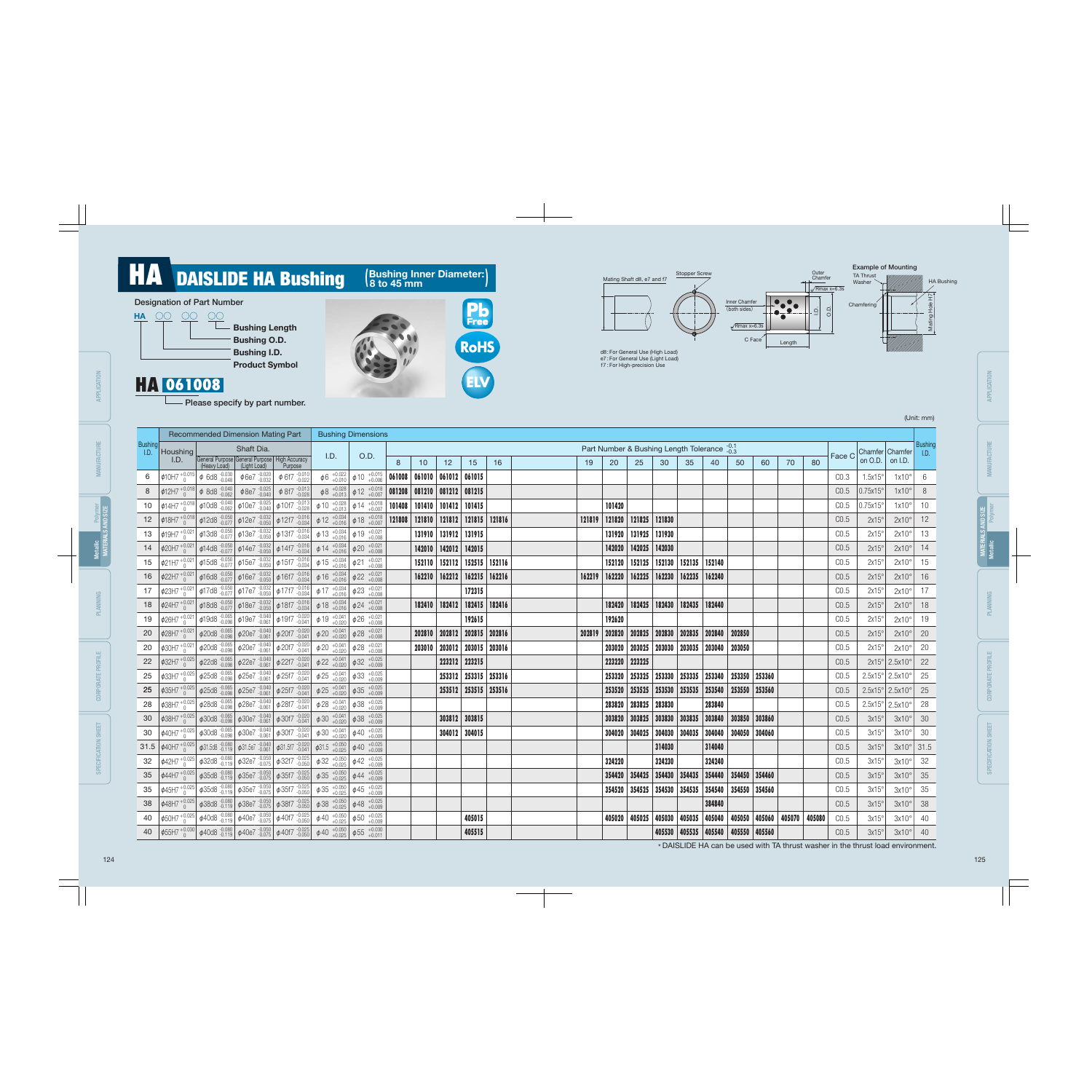\* DAISLIDE HA can be used with TA thrust washer in the thrust load environment.

|  | (Unit: mm) |
|--|------------|
|  |            |

#### Designation of Part Number





### Bushing Length Bushing O.D. Bushing I.D. Product Symbol

### <u>НА 455530</u>

- Please specify by part number.

Inner Chamfer (both sides)

Mating Shaft d8, e7 and f7

Stopper Screw

 $\sqrt{\text{Rmax x}=6.3s}$ 



d8 : For General Use (High Load) e7 : For General Use (Light Load) f7 : For High-precision Use



| 140       | 150       | Face C | Chamfer<br>on O.D.      | Chamfer<br>on I.D.      | <b>Bushing</b><br>I.D. |
|-----------|-----------|--------|-------------------------|-------------------------|------------------------|
|           |           | CO.5   | $3.5 \times 15^{\circ}$ | $3.5 \times 10^{\circ}$ | 45                     |
|           |           | CO.5   | $3.5 \times 15^{\circ}$ | $3.5 \times 10^{\circ}$ | 45                     |
|           |           | CO.5   | $3.5 \times 15^{\circ}$ | $3.5 \times 10^{\circ}$ | 45                     |
|           |           | CO.5   | $4.0 \times 15^{\circ}$ | $4.0 \times 10^{\circ}$ | 50                     |
|           |           | CO.5   | $4.0 \times 15^{\circ}$ | $4.0 \times 10^{\circ}$ | 50                     |
|           |           | CO.5   | $4.0 \times 15^{\circ}$ | $4.0 \times 10^{\circ}$ | 50                     |
|           |           | CO.5   | $4.0 \times 15^{\circ}$ | $4.0 \times 10^{\circ}$ | 55                     |
|           |           | CO.5   | $4.0 \times 15^{\circ}$ | $4.0 \times 10^{\circ}$ | 60                     |
|           |           | CO.5   | $4.0 \times 15^{\circ}$ | $4.0 \times 10^{\circ}$ | 60                     |
|           |           | CO.5   | $4.0 \times 15^{\circ}$ | $4.0 \times 10^{\circ}$ | 63                     |
|           |           | CO.5   | $4.0 \times 15^{\circ}$ | $4.0 \times 10^{\circ}$ | 65                     |
|           |           | CO.5   | $4.0 \times 15^{\circ}$ | $4.0 \times 10^{\circ}$ | 70                     |
|           |           | CO.5   | $4.0 \times 15^{\circ}$ | $4.0 \times 10^{\circ}$ | 70                     |
|           |           | CO.5   | $4.0 \times 15^{\circ}$ | $4.0 \times 10^{\circ}$ | 75                     |
|           |           | CO.5   | $4.0 \times 15^{\circ}$ | $4.0 \times 10^{\circ}$ | 75                     |
|           |           | CO.5   | $4.0 \times 15^{\circ}$ | $4.0 \times 10^{\circ}$ | 80                     |
| 80100140  |           | CO.5   | $4.0 \times 15^{\circ}$ | $4.0 \times 10^{\circ}$ | 80                     |
|           |           | C1.0   | $5.0 \times 15^{\circ}$ | $5.0 \times 10^{\circ}$ | 85                     |
|           |           | C1.0   | $5.0 \times 15^{\circ}$ | $5.0 \times 10^{\circ}$ | 90                     |
| 100120140 |           | C1.0   | $5.0 \times 15^{\circ}$ | $5.0 \times 10^{\circ}$ | 100                    |
|           |           | C1.0   | $5.0 \times 15^{\circ}$ | $6.0 \times 10^{\circ}$ | 110                    |
| 120140140 |           | C1.0   | $5.0 \times 15^{\circ}$ | $6.0 \times 10^{\circ}$ | 120                    |
|           |           | C1.0   | $5.0\times15^{\circ}$   | $6.0 \times 10^{\circ}$ | 125                    |
|           |           | C1.0   | $5.0 \times 15^{\circ}$ | $6.0 \times 10^{\circ}$ | 130                    |
| 140160140 |           | C1.0   | $5.0 \times 15^{\circ}$ | $6.0 \times 10^{\circ}$ | 140                    |
|           | 150170150 | C1.0   | $5.0 \times 15^{\circ}$ | $6.0 \times 10^{\circ}$ | 150                    |
|           | 160180150 | C1.0   | $5.0 \times 15^{\circ}$ | $6.0 \times 10^{\circ}$ | 160                    |

**ELV RoHS**

**Pb**<br>Free

### **HA** DAISLIDE HA Bushing

(Bushing Inner Diameter :

APPLICATION

MANUFACTURE

PLANNING

CORPORATE

SPECIF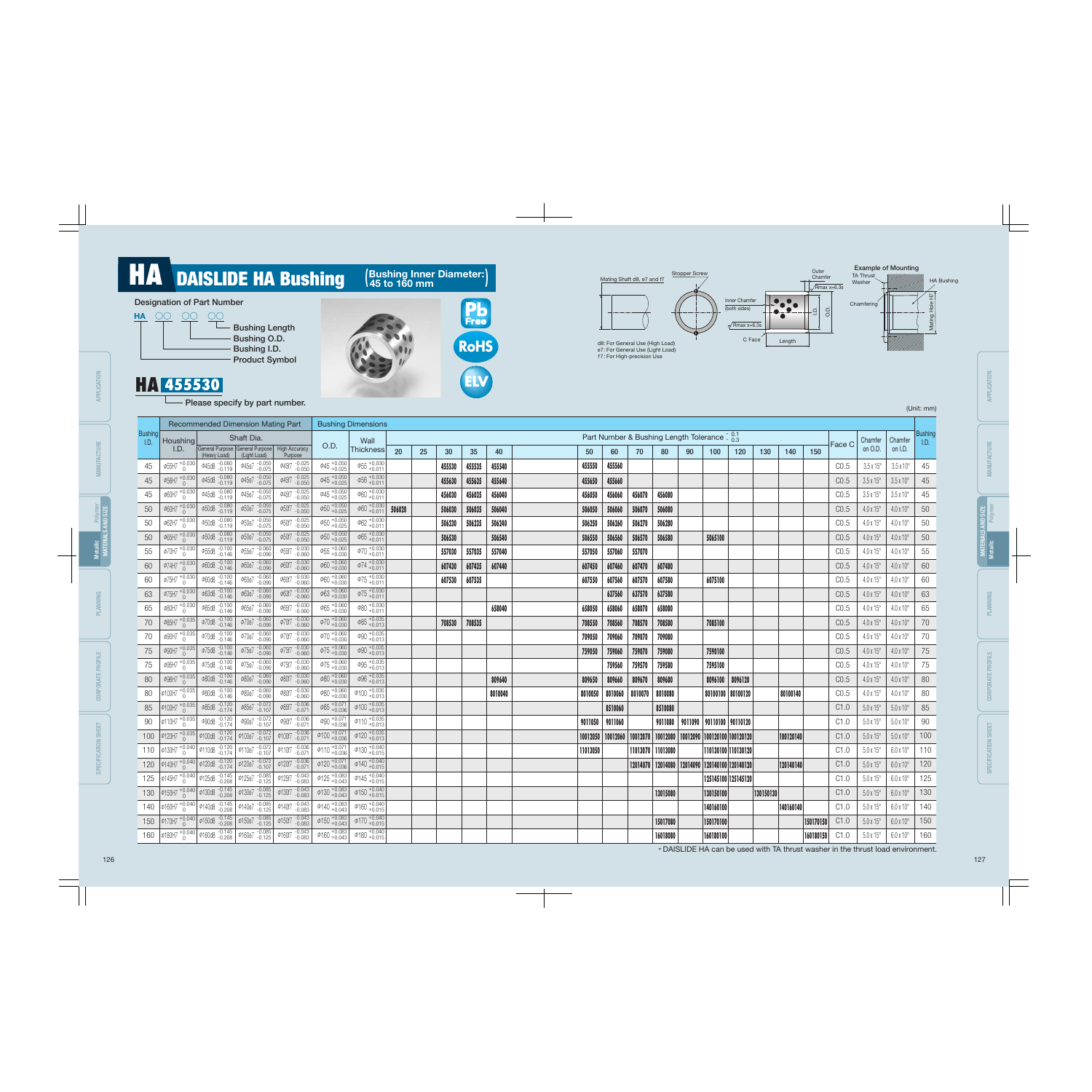



Please specify by part number.

Example of Mounting

(Unit: mm)

### (Bushing Inner Diameter : SAF DAISLIDE SAF Flanged Bushing (Bushing Inner Diameter:)

\* 3035 F has lube also in the Flange part. 128 129

CORPORATE PROFILE CORPORATE PROFILE SPECIFICATION SHEET SPECIFICATION SHEET

|                 |                                                                                                                                          |                                   | <b>Recommended Dimension Mating Part</b>                                                                                              |                                                                                                                                                              |                   | <b>Bushing Dimensions</b>                    |                                                                              |                                                                                                                                               |                 |      |           |    |    |                  |    |      |                                                          |          |                          |      |      |      |      |     |                                                                         |         |
|-----------------|------------------------------------------------------------------------------------------------------------------------------------------|-----------------------------------|---------------------------------------------------------------------------------------------------------------------------------------|--------------------------------------------------------------------------------------------------------------------------------------------------------------|-------------------|----------------------------------------------|------------------------------------------------------------------------------|-----------------------------------------------------------------------------------------------------------------------------------------------|-----------------|------|-----------|----|----|------------------|----|------|----------------------------------------------------------|----------|--------------------------|------|------|------|------|-----|-------------------------------------------------------------------------|---------|
| Bushing<br>I.D. | Houshing                                                                                                                                 |                                   | Shaft Dia                                                                                                                             |                                                                                                                                                              | Flange            | Flange                                       |                                                                              | Wall                                                                                                                                          |                 |      |           |    |    |                  |    |      | Part Number & Bushing Length Tolerance $\frac{0.1}{0.3}$ |          |                          |      |      |      |      |     | Chamfer Chamfer <sub>I.D.</sub>                                         | Bushing |
|                 | I.D.                                                                                                                                     | (Heavy Load)                      | General Purpose   General Purpose   High Accuracy<br>(Light Load)                                                                     | Purpose                                                                                                                                                      | O.D.              | Thickness                                    | O.D.                                                                         | Thickness                                                                                                                                     | 10 <sup>°</sup> | 12   | 15        | 17 | 18 | <b>20</b>        | 23 | 25   | 30                                                       | 35       | 40                       | 50   | 60   | 67   | 80   | 100 | on O.D. $\vert$ on I.D.                                                 |         |
| 6               | $\phi$ 10H7 $^{+0.015}_{0}$                                                                                                              | $\phi$ 6d8 $^{-.0.030}_{-.0.048}$ | $\phi$ 6e7 $_{-0.032}^{0.020}$                                                                                                        | $\phi$ 6f7 $_{-0.022}^{-0.010}$                                                                                                                              | $\phi$ 16 ±0.25   | $2^{0}_{-0.1}$                               | $\phi_6$ +0.032                                                              | $\phi$ 10 $^{+0.028}_{+0.019}$ 0610 0612                                                                                                      |                 |      | 0615      |    |    |                  |    |      |                                                          |          |                          |      |      |      |      |     | $1.5 \times 15^{\circ}$ 1.0 $\times 10^{\circ}$                         | 6       |
| 8               | $\Phi$ 12H7 $^{+0.018}_{0}$                                                                                                              | $\varphi$ 8d8 -0.040              | $\varPhi$ 8e7 $^{-.0.025}_{-.0.040}$                                                                                                  | $\phi$ 8f7 -0.013                                                                                                                                            | $\phi$ 20 ±0.25   | $2^{0}_{-0.1}$                               |                                                                              | $\left \phi\8right.^{+0.045}_{+0.030}\right $ $\left \phi\12right.^{+0.038}_{+0.023}\right $ 0810 0812                                        |                 |      | 0815      |    |    |                  |    |      |                                                          |          |                          |      |      |      |      |     | $0.75 \times 15^{\circ}$ 1.0 $\times 10^{\circ}$                        | 8       |
| 10              |                                                                                                                                          |                                   | $\phi$ 14H7 $^{+0.018}_{0}$ $\phi$ 10d8 $^{-0.040}_{-0.062}$ $\phi$ 10e7 $^{0.025}_{-0.040}$                                          | $\phi$ 10f7 $^{-.0.013}_{-.0.028}$                                                                                                                           | $\phi$ 22 ±0.25   | $2^{0}_{-0.1}$                               |                                                                              | $\phi$ 10 $^{+0.045}_{+0.030}$ $\phi$ 14 $^{+0.038}_{+0.023}$                                                                                 | 1010 1012       |      | 1015 1017 |    |    | 1020             |    |      |                                                          |          |                          |      |      |      |      |     | $0.75 \times 15^{\circ}$ 1.0 $\times 10^{\circ}$                        | 10      |
| 12              |                                                                                                                                          |                                   | $\phi$ 18H7 $^{+0.018}_{0}$ $\phi$ 12d8 $^{-0.050}_{-0.077}$ $\phi$ 12e7 $^{-0.032}_{-0.050}$                                         | $\phi$ 12f7 $^{-.0.016}_{-.0.034}$                                                                                                                           | $\phi25$ ±0.25    | $3^{0}_{-0.1}$                               |                                                                              | $\phi$ 12 + 0.050 $\phi$ 18 + 0.038                                                                                                           | 1210 1212       |      | 1215      |    |    | 1220             |    |      | 1225 1230                                                |          |                          |      |      |      |      |     | $2.0 \times 15^{\circ}$ 2.0 x 10°                                       | 12      |
| 13              | $\phi$ 19H7 $^{+0.021}_{0}$                                                                                                              |                                   | $\phi$ 13d8 $\frac{0.050}{0.077}$ $\phi$ 13e7 $\frac{0.032}{0.050}$                                                                   | $\phi$ 13f7 $^{-.0.016}_{-.0.034}$                                                                                                                           | $\phi$ 26 ±0.25   |                                              |                                                                              | $\phi$ 13 + 0.060 $\phi$ 19 + 0.045                                                                                                           | 1310 1312       |      | 1315      |    |    | 1320             |    |      | 1325 1330                                                |          |                          |      |      |      |      |     | $2.0 \times 15^{\circ}$ 2.0 x 10°                                       | 13      |
| 14              |                                                                                                                                          |                                   | $\phi$ 20H7 $^{+0.021}_{0}$ $\phi$ 14d8 $^{-0.050}_{-0.077}$ $\phi$ 14e7 $^{-0.032}_{-0.050}$                                         | $\phi$ 14f7 $^{-.0.016}_{-.0.034}$                                                                                                                           | $\phi27$ ±0.25    | $3^{0}_{-0.1}$                               |                                                                              | $\phi$ 14 + 0.060 $\phi$ 20 + 0.045                                                                                                           |                 |      | 1415      |    |    | 1420             |    | 1425 |                                                          |          |                          |      |      |      |      |     | $2.0 \times 15^{\circ}$ 2.0 x 10°                                       | 14      |
| 15              |                                                                                                                                          |                                   | $\phi$ 21H7 $^{+0.021}_{0}$ $\phi$ 15d8 $^{+0.050}_{-0.077}$ $\phi$ 15e7 $^{+0.032}_{-0.050}$                                         | $\phi$ 15f7 $_{-0.034}^{-0.016}$                                                                                                                             | $\phi28$ ±0.25    |                                              |                                                                              | $\phi$ 15 +0.060 $\phi$ 21 +0.045 <b>1510 1512</b>                                                                                            |                 |      | 1515      |    |    | 1520             |    |      | 1525 1530                                                |          |                          |      |      |      |      |     | $2.0 \times 15^{\circ}$ 2.0 x 10°                                       | 15      |
| 16              |                                                                                                                                          |                                   | $\phi$ 22H7 $^{+0.021}_{0}$ $\phi$ 16d8 $^{-0.050}_{-0.077}$ $\phi$ 16e7 $^{-0.032}_{-0.050}$                                         | $\phi$ 16f7 $^{-.0.016}_{-.0.034}$                                                                                                                           | $\phi29$ ±0.25    | $3^{0}_{-0.1}$                               |                                                                              | $\phi$ 16 + 0.060 $\phi$ 22 + 0.045                                                                                                           |                 | 1612 | 1615      |    |    | $1618$ 1620 1623 |    |      | 1625   1630   1635   1640                                |          |                          |      |      |      |      |     | $2.0 \times 15^{\circ}$ 2.0 x 10°                                       | 16      |
| 18              | $\phi$ 24H7 $^{+0.021}_{0}$                                                                                                              |                                   | $\phi$ 18d8 $\frac{-0.050}{-0.077}$ $\phi$ 18e7 $\frac{-0.032}{-0.050}$                                                               | $\phi$ 18f7 $^{-.0.016}_{-.0.034}$                                                                                                                           | $\phi32$ ±0.25    | $3^{0}_{-0.1}$                               |                                                                              | $\phi$ 18 + 0.060 $\phi$ 24 + 0.045                                                                                                           |                 |      | 1815      |    |    | 1820             |    |      | 1825   1830   1835   1840                                |          |                          |      |      |      |      |     | $2.0 \times 15^{\circ}$ 2.0 x 10°                                       | 18      |
| 20              | $\phi$ 30H7 $^{+0.021}_{0}$                                                                                                              |                                   | $\phi$ 20d8 $\frac{-0.065}{-0.098}$ $\phi$ 20e7 $\frac{-0.040}{-0.061}$                                                               | $\phi$ 20f7 $_{-0.041}^{-0.020}$                                                                                                                             | $\phi$ 40 ±0.25   | $5^{0}_{-0.1}$                               | $\phi$ 20 + 0.071                                                            | $\phi$ 30 $^{+0.045}_{+0.028}$                                                                                                                |                 |      | 2015      |    |    | 2020             |    |      | 2025   2030   2035   2040                                |          |                          |      |      |      |      |     | $2.0 \times 15^{\circ}$ 2.0 x 10°                                       | 20      |
| 25              | $\phi$ 35H7 $^{+0.025}_{0}$                                                                                                              |                                   | $\phi$ 25d8 $\frac{-0.065}{-0.098}$ $\phi$ 25e7 $\frac{-0.040}{-0.061}$                                                               | $\phi$ 25f7 $_{-0.041}^{-0.020}$                                                                                                                             | $\phi$ 45 ±0.25   | $5\,{}^{0}_{-0.1}$                           | $\phi$ 25 + 0.081                                                            | $\phi$ 35 $^{+0.055}_{+0.034}$                                                                                                                |                 |      | 2515      |    |    | 2520             |    |      | 2525   2530   2535   2540   2550                         |          |                          |      |      |      |      |     | $2.5 \times 15^{\circ}$ 2.5 x 10°                                       | 25      |
| 30              | $\phi$ 40H7 $^{+0.025}_{0}$                                                                                                              |                                   | $\phi$ 30d8 $\frac{0.065}{0.098}$ $\phi$ 30e7 $\frac{0.040}{0.061}$                                                                   | $\phi$ 30f7 $_{-0.041}^{-0.020}$                                                                                                                             | $\phi$ 50 ±0.25   | $5^{0}_{-0.1}$                               | $\phi$ 30 $^{+0.081}_{+0.060}$                                               | $\phi$ 40 $^{+0.055}_{+0.034}$                                                                                                                |                 |      |           |    |    | 3020             |    |      | 3025 3030 3035 3040 3050                                 |          |                          |      |      |      |      |     | $3.0 \times 15^{\circ}$ 3.0 x 10°                                       | 30      |
| $30\,$          | $\phi$ 40H7 $^{+0.025}_{0}$                                                                                                              |                                   | $\left  \begin{array}{ccc} \phi 30d8 & -0.065 \\ -0.098 & 0.067 \end{array} \right $                                                  | $\phi$ 30f7 $^{-.0.020}_{-.0.041}$                                                                                                                           | $\phi$ 60 ±0.25   | $5\,{}^{0}_{-0.1}$                           |                                                                              | $\phi$ 30 $^{+0.081}_{+0.060}$ $\phi$ 40 $^{+0.055}_{+0.034}$                                                                                 |                 |      |           |    |    |                  |    |      |                                                          | $*3035F$ |                          |      |      |      |      |     | $3.0 \times 15^{\circ}$ 3.0 x 10°                                       | 30      |
| 31.5            |                                                                                                                                          |                                   | $\phi$ 40H7 $^{+0.025}_{0}$ $\phi$ 31.5d8 $^{-0.080}_{-0.119}$ $\phi$ 31.5e7 $^{-0.050}_{-0.075}$                                     | $\phi$ 31.5f7 $^{-.0.025}_{-.0.050}$                                                                                                                         | $\phi$ 50 ±0.25   |                                              | $5\begin{array}{c} 0.1 \\ -0.1 \end{array}$ $\phi$ 31.5 $^{+0.085}_{+0.060}$ | $\phi$ 40 $^{+0.055}_{+0.034}$                                                                                                                |                 |      |           |    |    | 3120             |    |      | 3130 3135 3140                                           |          |                          |      |      |      |      |     | $3.0 \times 15^{\circ}$ 3.0 x 10° 31.5                                  |         |
| 35              |                                                                                                                                          |                                   | $\phi$ 45H7 $^{+0.025}_{0}$ $\phi$ 35d8 $^{-0.080}_{-0.119}$ $\phi$ 35e7 $^{-0.050}_{-0.075}$                                         | $\varphi$ 35f7 -0.025                                                                                                                                        | $\phi$ 60 ±0.25   | $5^{0}_{-0.1}$                               |                                                                              | $\phi$ 35 + 0.085 $\phi$ 45 + 0.055                                                                                                           |                 |      |           |    |    | 3520             |    |      | 3525 3530 3535 3540 3550                                 |          |                          |      |      |      |      |     | $3.0 \times 15^{\circ}$ 3.0 x 10°                                       | 35      |
| 40              | $\Phi$ 50H7 $^{+0.025}_{0}$                                                                                                              |                                   | $\phi$ 40d8 $\frac{-0.080}{-0.119}$ $\phi$ 40e7 $\frac{-0.050}{-0.075}$                                                               | $\phi$ 40f7 $^{-.0.025}_{-.0.050}$                                                                                                                           | $\phi$ 65 ±0.25   | $5^{0}_{-0.1}$                               | $\phi$ 40 + 0.091                                                            | $\Phi$ 50 $^{+0.055}_{+0.034}$                                                                                                                |                 |      |           |    |    | 4020             |    |      | 4025   4030   4035   4040   4050                         |          |                          |      |      |      |      |     | $3.0 \times 15^{\circ}$ 3.0 x 10°                                       | 40      |
| 45              |                                                                                                                                          |                                   | $\phi$ 55H7 $^{+0.030}_{0}$ $\phi$ 45d8 $^{-0.080}_{-0.119}$ $\phi$ 45e7 $^{-0.050}_{-0.075}$                                         | $\phi$ 45f7 $_{-0.050}^{+0.025}$                                                                                                                             | $\phi$ 70 ±0.25   | $5\,{}^{0}_{-0.1}$                           | $\left  \phi 45 \right _{+0.066}^{+0.091}$                                   | $\Phi$ 55 $^{+0.066}_{+0.041}$                                                                                                                |                 |      |           |    |    |                  |    |      |                                                          |          | 4530 4535 4540 4550 4560 |      |      |      |      |     | $3.5 \times 15^{\circ}$ 3.5 x 10°                                       | 45      |
| 50              | $\phi$ 60H7 +0.030                                                                                                                       |                                   | $\phi$ 50d8 $\frac{.0.080}{.0.119}$ $\phi$ 50e7 $\frac{.0.050}{.0.075}$                                                               | $\phi$ 50f7 $^{-.0.025}_{-.0.050}$                                                                                                                           | $\phi$ 75 ±0.25   | $5^{0}_{-0.1}$                               | $\phi$ 50 $^{+0.091}_{+0.066}$                                               | $\phi$ 60 $^{+0.066}_{+0.041}$                                                                                                                |                 |      |           |    |    |                  |    |      | 5030 5035 5040 5050 5060                                 |          |                          |      |      |      |      |     | $4.0 \times 15^{\circ}$ 4.0 x 10°                                       | 50      |
| 55              |                                                                                                                                          |                                   | $\phi$ 65H7 $^{+0.030}_{0}$ $\phi$ 55d8 $^{-0.100}_{-0.146}$ $\phi$ 55e7 $^{-0.060}_{-0.090}$                                         | $\phi$ 55f7 $^{-.0.030}_{-.0.060}$                                                                                                                           | $\phi$ 80 ±0.25   | $5\,{}^{0}_{-0.1}$                           |                                                                              | $\phi$ 55 $^{+0.100}_{+0.070}$ $\phi$ 65 $^{+0.066}_{+0.041}$                                                                                 |                 |      |           |    |    |                  |    |      |                                                          |          | 5540                     |      | 5560 |      |      |     | $4.0 \times 15^{\circ}$ 4.0 x 10°                                       | 55      |
| 60              | $\Phi$ 75H7 $^{+0.030}_{0}$                                                                                                              |                                   | $\phi$ 60d8 -0.100 $\phi$ 60e7 -0.060                                                                                                 | $\phi$ 60f7 -0.030                                                                                                                                           | $\phi$ 90 ±0.25   | $7.5^{0}_{-0.1}$                             |                                                                              | $\phi$ 60 $^{+0.100}_{+0.070}$ $\phi$ 75 $^{+0.068}_{+0.043}$                                                                                 |                 |      |           |    |    |                  |    |      |                                                          |          | 6040   6050   6060       |      |      |      | 6080 |     | $4.0 \times 15^{\circ}$ 4.0 x 10°                                       | 60      |
| 63              |                                                                                                                                          |                                   | $\phi$ 75H7 $^{+0.030}_{0}$ $\phi$ 63d8 $^{-0.100}_{-0.146}$ $\phi$ 63e7 $^{-0.060}_{-0.090}$                                         | $\phi$ 63f7 -0.030                                                                                                                                           | $\phi$ 85 ±0.25   | $7.5\begin{array}{c} 0 \\ -0.1 \end{array}$  |                                                                              | $\phi$ 63 + 0.100 $\phi$ 75 + 0.068                                                                                                           |                 |      |           |    |    |                  |    |      |                                                          |          |                          |      |      | 6367 |      |     | $4.0 \times 15^{\circ}$ 4.0 x 10°                                       | 63      |
| 65              | $\phi$ 80H7 $^{+0.030}_{0}$                                                                                                              |                                   | $\phi$ 65d8 -0.100 $\phi$ 65e7 -0.060                                                                                                 | $\phi$ 65f7 -0.030                                                                                                                                           | $\phi$ 95 ±0.25   | $7.5 \begin{array}{c} 0 \\ -0.1 \end{array}$ |                                                                              | $\phi$ 65 + 0.100 $\phi$ 80 + 0.068                                                                                                           |                 |      |           |    |    |                  |    |      |                                                          |          |                          |      | 6560 |      |      |     | $4.0 \times 15^{\circ}$ 4.0 x 10° 65                                    |         |
|                 |                                                                                                                                          |                                   |                                                                                                                                       |                                                                                                                                                              |                   |                                              |                                                                              |                                                                                                                                               |                 |      |           |    |    |                  |    |      |                                                          |          |                          | 7050 |      |      | 7080 |     | $4.0 \times 15^{\circ}$ 4.0 x 10°   70                                  |         |
| 75              |                                                                                                                                          |                                   |                                                                                                                                       | $\phi$ 90H7 $^{+0.035}_{0}$ $\phi$ 75d8 $^{-.0.100}_{-.0.146}$ $\phi$ 75e7 $^{-.0.060}_{-.0.090}$ $\phi$ 75f7 $^{-.0.030}_{-.0.060}$                         | $ \phi$ 110 ±0.25 |                                              |                                                                              | 7.5 $\begin{array}{ c c c c c }\hline 0 & \phi & 75 & +0.111 & \phi & 90 & +0.080 \ \hline & 0.051 & \phi & 90 & +0.051 & \hline \end{array}$ |                 |      |           |    |    |                  |    |      |                                                          |          |                          |      | 7560 |      |      |     | $4.0 \times 15^{\circ}$ 4.0 x 10° 75                                    |         |
| 80              |                                                                                                                                          |                                   | $\phi$ 100H7 $^{+0.035}_{0}$ $\phi$ 80d8 $^{-.0.100}_{-.0.146}$ $\phi$ 80e7 $^{-.0.060}_{-.0.090}$ $\phi$ 80f7 $^{-.0.030}_{-.0.060}$ |                                                                                                                                                              | $\phi$ 120 ±0.25  |                                              |                                                                              | $10^{-0}$ $^{1}_{0.1}$ $\phi$ 80 $^{+0.111}_{+0.081}$ $\phi$ 100 $^{+0.080}_{+0.051}$                                                         |                 |      |           |    |    |                  |    |      |                                                          |          |                          |      | 8060 |      |      |     | <b>8080 80100</b> 4.0 x 15° 4.0 x 10° 60                                |         |
| 90              | $\phi$ 110H7 $^{+0.035}_{0}$ $\phi$ 90d8 $^{-.0.120}_{-.0.174}$ $\phi$ 90e7 $^{-.0.072}_{-.0.107}$ $\phi$ 90f7 $^{-.0.036}_{-.0.071}$    |                                   |                                                                                                                                       |                                                                                                                                                              | $\phi$ 130 ±0.25  |                                              |                                                                              | $10^{0}_{0.1}$ $\phi$ 90 $^{+0.117}_{+0.082}$ $\phi$ 110 $^{+0.083}_{+0.054}$                                                                 |                 |      |           |    |    |                  |    |      |                                                          |          |                          |      | 9060 |      | 9080 |     | $5.0 \times 15^{\circ}$ 5.0 x 10° 90                                    |         |
| 100             | $\phi$ 120H7 $^{+0.035}_{0}$ $\phi$ 100d8 $^{-.0.120}_{-.0.174}$ $\phi$ 100e7 $^{-.0.072}_{-.0.107}$ $\phi$ 100f7 $^{-.0.036}_{-.0.071}$ |                                   |                                                                                                                                       |                                                                                                                                                              | $\phi$ 150 ±0.40  |                                              |                                                                              | $10^{-0}$ <sub>-0.1</sub> $\phi$ 100 $^{+0.117}_{+0.082}$ $\phi$ 120 $^{+0.083}_{+0.054}$                                                     |                 |      |           |    |    |                  |    |      |                                                          |          |                          |      |      |      |      |     | <b>10080 100100</b> $5.0 \times 15^{\circ}$ $5.0 \times 10^{\circ}$ 100 |         |
|                 |                                                                                                                                          |                                   |                                                                                                                                       | 120 $\phi$ 140H7 $^{+0.040}_{0}$ $\phi$ 120d8 $^{-0.120}_{-0.174}$ $\phi$ 120e7 $^{-0.072}_{-0.107}$ $\phi$ 120f7 $^{-0.036}_{-0.071}$ $\phi$ 170 $\pm$ 0.40 |                   |                                              |                                                                              | $10_{-0.1}^{0}$ $\phi$ 120 $^{+0.132}_{+0.097}$ $\phi$ 140 $^{+0.096}_{+0.063}$                                                               |                 |      |           |    |    |                  |    |      |                                                          |          |                          |      |      |      |      |     | <b>12080 120100</b> $5.0 \times 15^{\circ}$ $5.0 \times 10^{\circ}$ 120 |         |

APPLICATION

APPLICATION

PLANNING

APPLICATION

APPLICATION

MANUFACTURE

**MANUFACTURE** 

PLANNING

CORPORATE PROFILE

CORPORATE PROFILE

SPECIFICATION SHEET

SPECIFICATION SHEET

MATERIALS AND SIZE

Polyme<br>AND SIZE

Metallic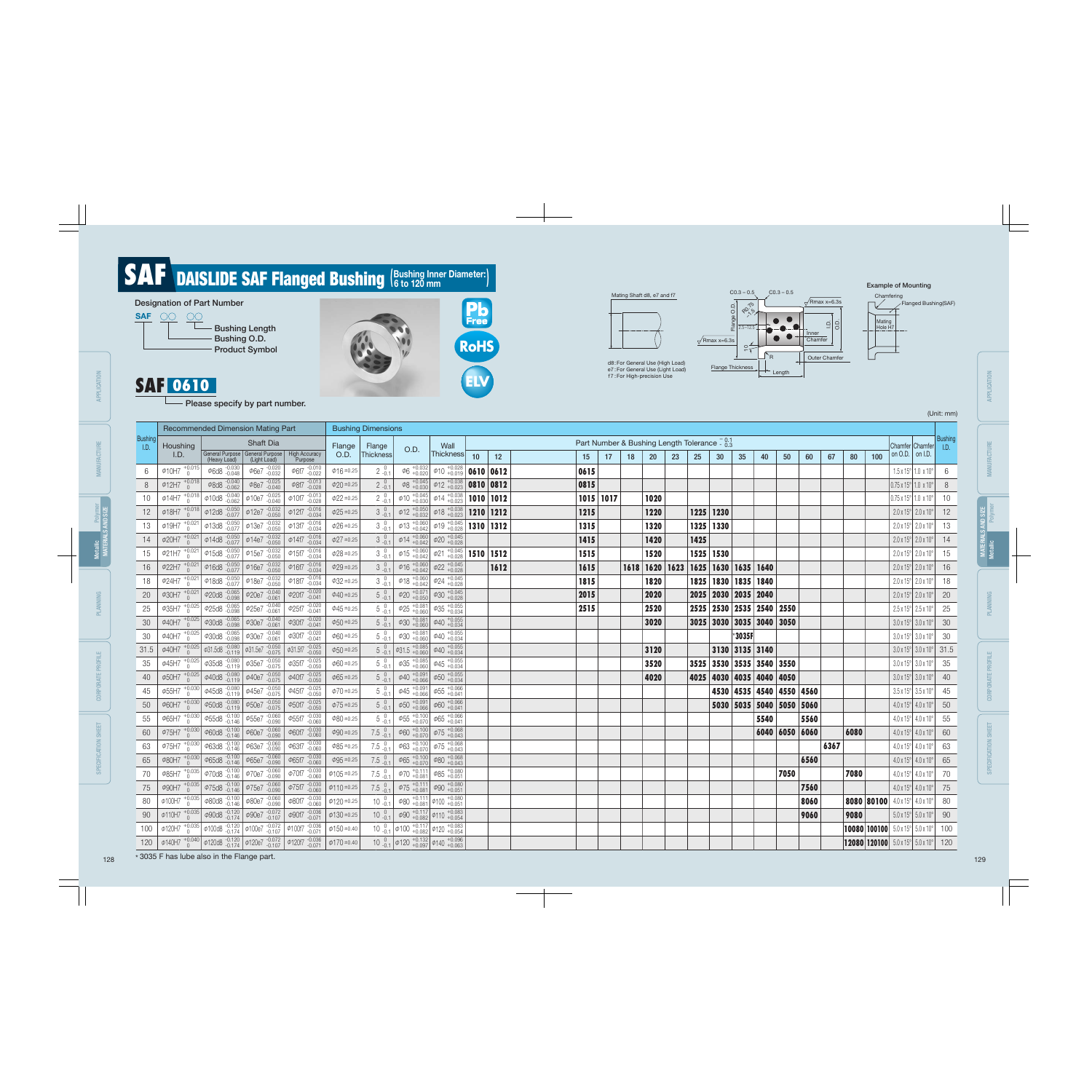|                 |                                |                                       |                                                 |                                     |                 |                           |                                            |                                |                 |                 |      |                                                            | •Capable of handling thrust loads simultaneously with just one bushing. |                 |      |      | (Unit: mm)      |
|-----------------|--------------------------------|---------------------------------------|-------------------------------------------------|-------------------------------------|-----------------|---------------------------|--------------------------------------------|--------------------------------|-----------------|-----------------|------|------------------------------------------------------------|-------------------------------------------------------------------------|-----------------|------|------|-----------------|
| <b>Bushing</b>  |                                | Recommended Dimension Mating Part     |                                                 |                                     |                 | <b>Bushing Dimensions</b> |                                            |                                |                 |                 |      |                                                            |                                                                         |                 |      |      | <b>Bushing</b>  |
| inner           | Houshing                       |                                       | Shaft Dia                                       |                                     | Outer flange    | Flange                    | Inner                                      | Outer                          |                 |                 |      | Part Number and Bushing Length Tolerance $\frac{0.1}{0.3}$ |                                                                         |                 |      |      | inner           |
| diameter        | I.D.                           | (Heavy Load)                          | General Purpose General Purpose<br>(Light Load) | <b>High Accuracy</b><br>Purpose     | diameter<br>(F) | Thickness<br>(t)          | diameter<br>(d)                            | diameter<br>(D)                | 10 <sup>°</sup> | 12 <sup>2</sup> | 14   | 15                                                         | 20                                                                      | 25 <sub>2</sub> | 35   | 45   | diameter        |
| $6\phantom{.}6$ | $\phi$ 10H7 $\frac{10.015}{0}$ | $\Phi$ 6d8 $-0.030$                   | $\phi$ 6e7 $^{-.0.020}_{-.0.032}$               | $\phi$ 6f7 -0.010                   | $\phi$ 20 ±0.25 | $3\,$ -0.03               | $\phi_6$ +0.032                            | $\phi$ 10 $^{+0.028}_{+0.019}$ | 0610            | 0612            |      |                                                            |                                                                         |                 |      |      | 6               |
| 8               | $\phi$ 12H7 $^{+0.018}_{0}$    | $\varphi$ 8d8 $^{-0.040}_{-0.062}$    | $\phi$ 8e7 $^{-.0.025}_{-.0.040}$               | $\varphi$ 8f7 $-0.013$              | $\phi$ 25 ±0.25 | $3\,$ -0.03               | $\left  \phi 8 \right _{+0.025}^{+0.040}$  | $\phi$ 12 $^{+0.034}_{+0.023}$ |                 | 0812            |      | 0815                                                       |                                                                         |                 |      |      | $8\,$           |
| 10              | $\phi$ 14H7 $^{+0.018}_{0}$    | $\phi$ 10d8 $^{-0.040}_{-0.062}$      | $\phi$ 10e7 $^{-.0.025}_{-.0.040}$              | $\phi$ 10f7 $_{-0.028}^{-0.013}$    | $\phi$ 25 ±0.25 | $3^{0}_{-0.03}$           | $\phi$ 10 +0.040                           | $\phi$ 14 $^{+0.034}_{+0.023}$ |                 | 1012            |      | 1015                                                       | 1020                                                                    |                 |      |      | 10 <sup>°</sup> |
| 12              | $\phi$ 18H7 $^{+0.018}_{0}$    | $\phi$ 12d8 -0.050                    | $\phi$ 12e7 $^{-.0.032}_{-.0.050}$              | $\phi$ 12f7 $_{-0.034}^{-0.016}$    | $\phi$ 30 ±0.25 | $3\,{}^{0}_{-0.03}$       | $\phi$ 12 +0.050                           | $\phi$ 18 $^{+0.034}_{+0.023}$ |                 | 1212            |      | 1215                                                       | 1220                                                                    | 1225            |      |      | 12              |
| 13              | $\phi$ 19H7 $^{+0.021}_{0}$    | $\varphi$ 13d8 $^{-0.050}_{-0.077}$   | $\phi$ 13e7 $_{-0.050}^{-0.032}$                | $\phi$ 13f7 $_{-0.034}^{-0.016}$    | $\phi$ 30 ±0.25 | $3^{0}_{-0.03}$           | $\phi$ 13 +0.050                           | $\phi$ 19 $^{+0.041}_{+0.028}$ |                 | 1312            |      | 1315                                                       | 1320                                                                    | 1325            |      |      | 13              |
| 15              | $\phi$ 21H7 $^{+0.021}_{0}$    | $\varphi$ 15d8 $^{-.0.050}_{-.0.077}$ | $\phi$ 15e7 $_{-0.050}^{+0.032}$                | $\phi$ 15f7 $_{-0.034}^{-0.016}$    | $\phi$ 35 ±0.25 | $3\,{}^{0}_{-0.03}$       | $\phi$ 15 +0.050                           | $\phi$ 21 +0.041               |                 | 1512            |      | 1515                                                       | 1520                                                                    | 1525            |      |      | 15              |
| 16              | $\phi$ 22H7 $^{+0.021}_{0}$    | $\phi$ 16d8 $^{-0.050}_{-0.077}$      | $\phi$ 16e7 $_{-0.050}^{0.032}$                 | $\phi$ 16f7 $_{-0.034}^{-0.016}$    | $\phi$ 35 ±0.25 | $3\,$ $^{0}_{-0.03}$      | $\phi$ 16 +0.050                           | $\phi$ 22 +0.041               |                 | 1612            |      | 1615                                                       | 1620                                                                    | 1625            |      |      | 16              |
| 18              | $\phi$ 24H7 $^{+0.021}_{0}$    | $\varphi$ 18d8 $^{-0.050}_{-0.077}$   | $\phi$ 18e7 $_{-0.050}^{0.032}$                 | $\phi$ 18f7 $_{-0.034}^{-0.016}$    | $\phi$ 40 ±0.25 | $3^{0}_{-0.03}$           | $\phi$ 18 +0.050                           | $\phi$ 24 + 0.041              |                 |                 | 1814 |                                                            | 1820                                                                    | 1825            |      |      | 18              |
| 20              | $\phi$ 28H7 $^{+0.021}_{0}$    | $\phi$ 20d8 $^{-.0.065}_{-.0.098}$    | $\varphi$ 20e7 $^{-.0.040}_{-.0.061}$           | $\phi$ 20f7 $^{-.0.020}_{-.0.041}$  | $\phi$ 45 ±0.25 | $5^{0}_{-0.03}$           | $\phi$ 20 + 0.061                          | $\phi$ 28 $^{+0.041}_{+0.028}$ |                 |                 | 2014 |                                                            | 2020                                                                    | 2025            |      |      | 20              |
| 25              | $\phi$ 33H7 $^{+0.025}_{0}$    | $\varphi$ 25d8 $^{-0.065}_{-0.098}$   | $\phi$ 25e7 $^{-.0.040}_{-.0.061}$              | $\phi$ 25f7 $^{-.0.020}_{-.0.041}$  | $\phi$ 50 ±0.25 | $5\,{}^{0}_{-0.03}$       | $\phi$ 25 +0.061                           | $\phi$ 33 +0.050               |                 |                 | 2514 |                                                            | 2520                                                                    | 2525            |      |      | 25              |
| 30              | $\phi$ 38H7 $^{+0.025}_{0}$    | $\varphi$ 30d8 $^{-.0.065}_{-.0.098}$ | $\varphi$ 30e7 $_{-0.061}^{0.040}$              | $\varphi$ 30f7 $^{-0.020}_{-0.041}$ | $\phi$ 55 ±0.25 | $5^{0}_{-0.03}$           | $+0.061$<br>$\phi$ 30 $^{+0.001}_{+0.040}$ | $\phi$ 38 +0.050               |                 |                 |      |                                                            | 3020                                                                    | 3025            | 3035 |      | 30              |
| 35              | $\phi$ 44H7 $^{+0.025}_{0}$    | $\varphi$ 35d8 $^{-0.080}_{-0.119}$   | $\varphi$ 35e7 $^{-.0.050}_{-.0.075}$           | $\varphi$ 35f7 $^{-0.025}_{-0.050}$ | $\phi$ 65 ±0.25 | $5^{0}_{-0.03}$           | $\varphi$ 35 +0.075                        | $\phi$ 44 $^{+0.050}_{+0.034}$ |                 |                 |      |                                                            | 3520                                                                    | 3525            | 3535 |      | 35              |
| 40              | $\phi$ 50H7 $^{+0.025}_{0}$    | $\varphi$ 40d8 $^{-0.080}_{-0.119}$   | $\varphi$ 40e7 -0.050                           | $\phi$ 40f7 $^{-.0.025}_{-.0.050}$  | $\phi$ 70 ±0.25 | $7^{0}_{-0.03}$           | $\phi$ 40 + 0.075                          | $\phi$ 50 $^{+0.050}_{+0.034}$ |                 |                 |      |                                                            |                                                                         | 4025            | 4035 | 4045 | 40              |
| 50              | $+0.030$<br>Φ62H7              | $\Phi$ 50d8 $^{-0.080}_{-0.119}$      | $\varphi$ 50e7 -0.050                           | $\phi$ 50f7 $_{-0.050}^{-0.025}$    | $\phi$ 90 ±0.25 | $8^{0}_{-0.03}$           | $\phi$ 50 $^{+0.075}_{+0.050}$             | $\phi$ 62 +0.060               |                 |                 |      |                                                            |                                                                         |                 | 5035 | 5045 | 50              |

Example of installation

# **SAFG DAISLIDE SAFG Flanged Bushing (Bushing Inner Diameter:)**



- Please specify by part number.

C0.5

 $15^{\circ}$ 





1- to 1.5-mm dia.

•Suitable for applications with rotating, oscillating, or reciprocating motion. •Capable of handling thrust loads simultaneously with just one bushing.

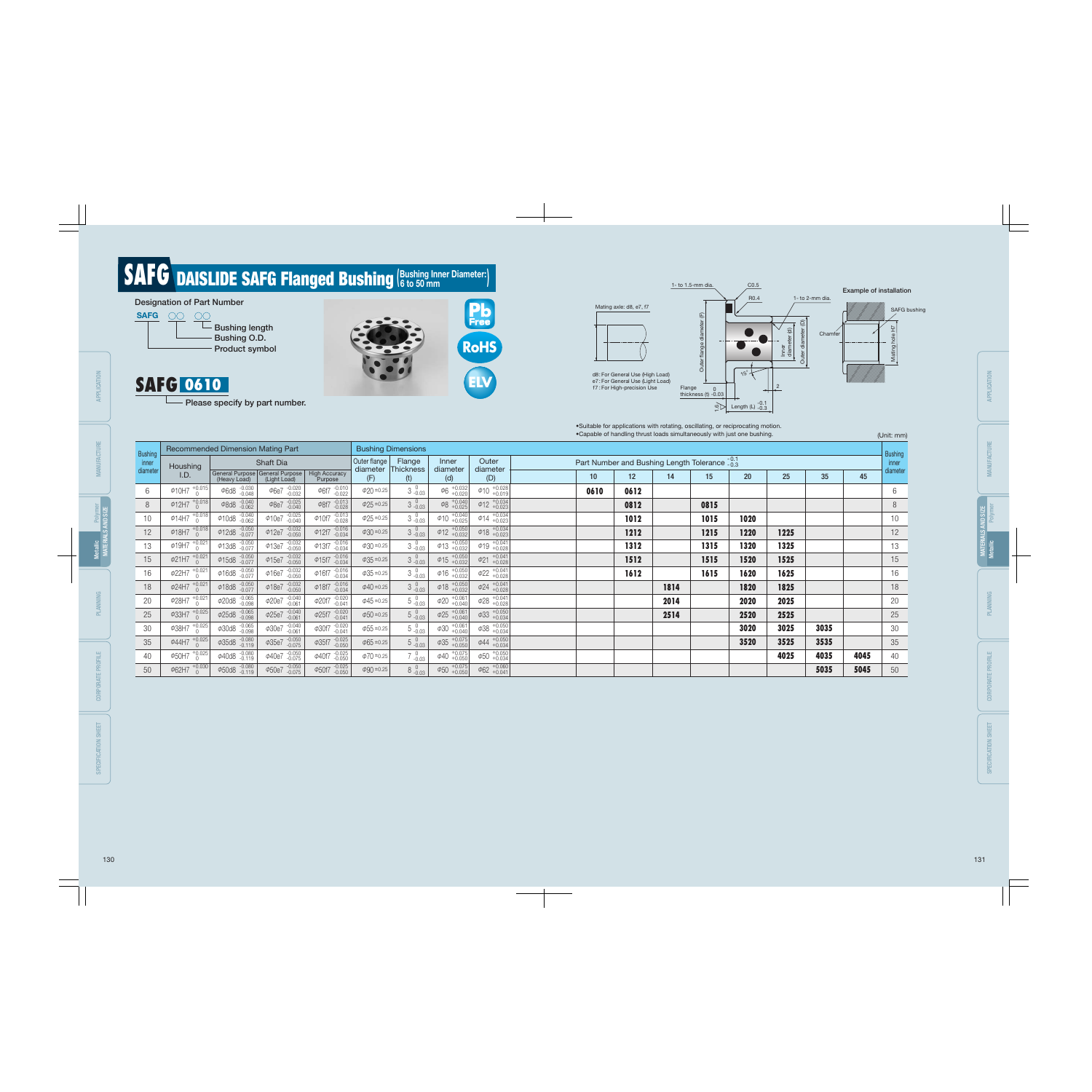# **BA** DAISLIDE BA Bushing

### Designation of Part Number



**Bushing length** Bushing outer diameter Bushing inner diameter Product symbol

- Please specify by Part No. This product is produced on order only.



### BA 121816



| (Unit: mm) |  |
|------------|--|
|------------|--|

| ı           |
|-------------|
| ï           |
|             |
| í           |
| í<br>ı<br>ī |
| ٠<br>ı      |
| í           |
|             |
| í           |
| ı           |
|             |
|             |
|             |
|             |

SPECIFICATION SHEET SPECIFICATION SHEET

| <b>Bushing</b> | Recommended mating dimensions                                                                                                                                                                            |                                                                                                                                                                                                                                                                                                                     |               |  |                                  | <b>Bushing Dimensions</b>                                      |        |        |               |               |        |        |                                                          |         |         |         |        |                                                 |      |                                                  |                                          | Bushing |
|----------------|----------------------------------------------------------------------------------------------------------------------------------------------------------------------------------------------------------|---------------------------------------------------------------------------------------------------------------------------------------------------------------------------------------------------------------------------------------------------------------------------------------------------------------------|---------------|--|----------------------------------|----------------------------------------------------------------|--------|--------|---------------|---------------|--------|--------|----------------------------------------------------------|---------|---------|---------|--------|-------------------------------------------------|------|--------------------------------------------------|------------------------------------------|---------|
| inner          | Housing                                                                                                                                                                                                  |                                                                                                                                                                                                                                                                                                                     | Axle diameter |  | Inner                            | Outer<br>$diameter$ diameter                                   |        |        |               |               |        |        | Part Number & Bushing Length Tolerance $\frac{0.1}{0.3}$ |         |         |         |        |                                                 |      | Outer chamfer                                    | Inner                                    | inner   |
|                | inner diameter General Purpose General Purpose High precision<br>(high bearing load) (light bearing load)                                                                                                |                                                                                                                                                                                                                                                                                                                     |               |  | (d)                              | (D)                                                            | 15     | 16     | 20            | 25            | 30     | 35     | 40                                                       | 50      | 60      | 70      | 80     | 100                                             |      | Chamfer Press fit chamfer diameter               |                                          |         |
| 12             |                                                                                                                                                                                                          | $\phi$ 18H7 $^{+0.018}_{0}$ $\phi$ 12d8 $^{-.0.050}_{-.0.077}$ $\phi$ 12e7 $^{-.0.032}_{-.0.050}$ $\phi$ 12f7 $^{-.0.016}_{-.0.034}$                                                                                                                                                                                |               |  | $\phi$ 12 +0.050                 | $\phi$ 18 $^{+0.038}_{+0.023}$                                 |        |        | 121816 121820 | 121825        | 121830 |        |                                                          |         |         |         |        |                                                 | CO.5 | $2.0 \times 15^{\circ}$ 2.0 x 10°                |                                          | 12      |
| 15             |                                                                                                                                                                                                          | $\phi$ 21H7 $^{+0.021}_{0}$ $\phi$ 15d8 $^{+0.050}_{-0.077}$ $\phi$ 15e7 $^{+0.032}_{-0.050}$ $\phi$ 15f7 $^{+0.016}_{-0.034}$                                                                                                                                                                                      |               |  | $\phi$ 15 +0.060                 | $\varphi$ 21 $^{+0.045}_{+0.028}$                              | 152115 |        |               | 152120 152125 |        |        |                                                          |         |         |         |        |                                                 |      | $CO.5$   2.0 x 15°   2.0 x 10°                   |                                          | 15      |
| 18             | $\phi$ 24H7 $^{+0.021}_{0}$                                                                                                                                                                              | $\phi$ 18d8 $\frac{0.050}{0.077}$ $\phi$ 18e7 $\frac{0.032}{0.050}$ $\phi$ 18f7 $\frac{0.016}{0.034}$                                                                                                                                                                                                               |               |  | $\phi$ 18 $^{+0.060}_{+0.042}$   | $\phi$ 24 $^{+0.045}_{+0.028}$                                 | 182415 |        | 182420        | 182425        | 182430 |        |                                                          |         |         |         |        |                                                 | CO.5 |                                                  | $2.0 \times 15^{\circ}$ 2.0 x 10°        | 18      |
| 20             |                                                                                                                                                                                                          | $\phi$ 30H7 $^{+0.021}_{0}$ $\phi$ 20d8 $^{-0.065}_{-0.098}$ $\phi$ 20e7 $^{-0.040}_{-0.061}$ $\phi$ 20f7 $^{-0.020}_{-0.041}$                                                                                                                                                                                      |               |  | $\phi$ 20 + 0.071                | $\phi$ 30 $^{+0.045}_{+0.028}$                                 |        |        | 203016 203020 | 203025        | 203030 | 203035 | 203040                                                   |         |         |         |        |                                                 | CO.5 | $2.0 \times 15^{\circ}$ 2.0 x 10°                |                                          | 20      |
| 25             |                                                                                                                                                                                                          | $\frac{1}{4}$ $\frac{1}{4}$ $\frac{1}{2}$ $\frac{1}{4}$ $\frac{1}{2}$ $\frac{1}{4}$ $\frac{1}{2}$ $\frac{1}{2}$ $\frac{1}{4}$ $\frac{1}{2}$ $\frac{1}{4}$ $\frac{1}{2}$ $\frac{1}{4}$ $\frac{1}{2}$ $\frac{1}{2}$ $\frac{1}{2}$ $\frac{1}{2}$ $\frac{1}{2}$ $\frac{1}{2}$ $\frac{1}{2}$ $\frac{1}{2}$ $\frac{1}{2}$ |               |  | $\phi$ 25 + 0.081                | $\phi$ 33 $^{+0.055}_{+0.034}$                                 |        |        | 253316 253320 | 253325        | 253330 | 253335 | 253340                                                   | 253350  |         |         |        |                                                 | CO.5 | $2.5 \times 15^{\circ}$ 2.5 x 10°                |                                          | 25      |
| 25             |                                                                                                                                                                                                          | $\phi$ 35H7 $^{+0.025}_{0}$ $\phi$ 25d8 $^{-0.065}_{-0.098}$ $\phi$ 25e7 $^{-0.040}_{-0.061}$ $\phi$ 25f7 $^{-0.020}_{-0.041}$                                                                                                                                                                                      |               |  | $\phi 25$ $^{+0.081}_{+0.060}$   | $\phi$ 35 +0.055                                               |        | 253516 | 253520        | 253525        | 253530 | 253535 | 253540                                                   | 253550  |         |         |        |                                                 | CO.5 |                                                  | $2.5 \times 15^{\circ}$ 2.5 x 10°        | 25      |
| 30             |                                                                                                                                                                                                          | $\phi$ 38H7 $^{+0.025}_{0}$ $\phi$ 30d8 $^{-0.065}_{-0.098}$ $\phi$ 30e7 $^{-0.040}_{-0.061}$ $\phi$ 30f7 $^{-0.020}_{-0.041}$                                                                                                                                                                                      |               |  | $\phi$ 30 $^{+0.081}_{+0.060}$   | $\phi$ 38 +0.055                                               |        |        | 303820        | 303825        | 303830 | 303835 | 303840                                                   | 303850  | 303860  |         |        |                                                 | CO.5 | $3.0 \times 15^{\circ}$ 3.0 x 10°                |                                          | 30      |
| 30             |                                                                                                                                                                                                          | $\phi$ 40H7 $^{+0.025}_{0}$ $\phi$ 30d8 $^{+0.065}_{-0.098}$ $\phi$ 30e7 $^{+0.040}_{-0.061}$ $\phi$ 30f7 $^{+0.020}_{-0.041}$                                                                                                                                                                                      |               |  | $\phi$ 30 +0.081                 | $\phi$ 40 $^{+0.055}_{+0.034}$                                 |        |        | 304020        | 304025        | 304030 | 304035 | 304040                                                   | 304050  | 304060  |         |        |                                                 | CO.5 | $3.0 \times 15^{\circ}$ 3.0 x 10°                |                                          | 30      |
| 31.5           |                                                                                                                                                                                                          | $\phi$ 40H7 $^{+0.025}_{0}$ $\phi$ 31.5d8 $^{-0.080}_{-0.119}$ $\phi$ 31.5e7 $^{-0.050}_{-0.075}$ $\phi$ 31.5f7 $^{-0.025}_{-0.050}$                                                                                                                                                                                |               |  | $\phi$ 31.5 $^{+0.085}_{+0.060}$ | $\phi$ 40 $^{+0.055}_{+0.034}$                                 |        |        |               |               | 314030 |        | 314040                                                   |         |         |         |        |                                                 | CO.5 |                                                  | $3.0 \times 15^{\circ}$ 3.0 x 10°   31.5 |         |
| 35             |                                                                                                                                                                                                          | $\phi$ 44H7 $^{+0.025}_{0}$ $\phi$ 35d8 $^{-0.080}_{-0.119}$ $\phi$ 35e7 $^{-0.050}_{-0.075}$ $\phi$ 35f7 $^{-0.025}_{-0.050}$                                                                                                                                                                                      |               |  | $\phi$ 35 +0.085                 | $\phi$ 44 $^{+0.055}_{+0.034}$                                 |        |        |               |               | 354430 | 354435 | 354440                                                   | 354450  | 354460  |         |        |                                                 | CO.5 | $3.0 \times 15^{\circ}$ 3.0 x 10°                |                                          | 35      |
| 35             |                                                                                                                                                                                                          | $\overline{\phi45H7}$ +0.025 $\phi35d8$ -0.080 $\phi35e7$ -0.050 $\phi35f7$ -0.025                                                                                                                                                                                                                                  |               |  | $\phi$ 35 + 0.085                | $\phi$ 45 + 0.055                                              |        |        |               | 354520 354525 | 354530 | 354535 | 354540                                                   | 354550  | 354560  |         |        |                                                 | CO.5 | $3.0 \times 15^{\circ}$ 3.0 x 10°                |                                          | 35      |
| 40             |                                                                                                                                                                                                          | $\phi$ 50H7 $^{+0.025}_{0}$ $\phi$ 40d8 $^{-0.080}_{-0.119}$ $\phi$ 40e7 $^{-0.050}_{-0.075}$ $\phi$ 40f7 $^{-0.025}_{-0.050}$                                                                                                                                                                                      |               |  | $\phi$ 40 $^{+0.091}_{+0.066}$   | $\phi$ 50 $^{+0.055}_{+0.034}$                                 |        |        |               | 405020 405025 | 405030 | 405035 | 405040                                                   | 405050  | 405060  | 405070  |        |                                                 | CO.5 | $3.0 \times 15^{\circ}$ 3.0 x 10°                |                                          | 40      |
| 40             |                                                                                                                                                                                                          | $\phi$ 55H7 $^{+0.030}_{0}$ $\phi$ 40d8 $^{-0.080}_{-0.119}$ $\phi$ 40e7 $^{-0.050}_{-0.075}$ $\phi$ 40f7 $^{-0.025}_{-0.050}$                                                                                                                                                                                      |               |  | $\phi 40$ +0.091<br>+0.066       | $\Phi$ 55 +0.066<br>+0.041                                     |        |        |               |               | 405530 | 405535 | 405540                                                   | 405550  | 405560  |         |        |                                                 | CO.5 | $3.0 \times 15^{\circ}$ 3.0 x 10°                |                                          | 40      |
| 45             |                                                                                                                                                                                                          | $\phi$ 55H7 $^{+0.030}_{0}$ $\phi$ 45d8 $^{+0.080}_{-0.119}$ $\phi$ 45e7 $^{+0.050}_{-0.075}$ $\phi$ 45f7 $^{+0.025}_{-0.050}$                                                                                                                                                                                      |               |  | $\phi$ 45 +0.091<br>+0.066       | $\Phi$ 55 +0.066<br>+0.041                                     |        |        |               |               | 455530 | 455535 | 455540                                                   | 455550  | 455560  |         |        |                                                 | CO.5 | $3.0 \times 15^{\circ}$ 3.0 x 10°                |                                          | 45      |
| 45             |                                                                                                                                                                                                          | $\frac{1}{4}$ $\frac{1}{4}$ $\frac{1}{4}$ $\frac{1}{4}$ $\frac{1}{4}$ $\frac{1}{4}$ $\frac{1}{4}$ $\frac{1}{4}$ $\frac{1}{4}$ $\frac{1}{4}$ $\frac{1}{4}$ $\frac{1}{4}$ $\frac{1}{4}$ $\frac{1}{4}$ $\frac{1}{4}$ $\frac{1}{4}$ $\frac{1}{4}$ $\frac{1}{4}$ $\frac{1}{4}$ $\frac{1}{4}$ $\frac{1}{4}$ $\frac{1}{4}$ |               |  | $\phi$ 45 $^{+0.091}_{+0.066}$   | $\phi$ 60 +0.066<br>+0.041                                     |        |        |               |               | 456030 | 456035 | 456040                                                   | 456050  | 456060  | 456070  |        |                                                 | CO.5 |                                                  | $3.0 \times 15^{\circ}$ 3.0 x 10°        | 45      |
| 50             |                                                                                                                                                                                                          | $\phi$ 60H7 $^{+0.030}_{0}$ $\phi$ 50d8 $^{+0.080}_{-0.119}$ $\phi$ 50e7 $^{+0.050}_{-0.075}$ $\phi$ 50f7 $^{+0.025}_{-0.050}$                                                                                                                                                                                      |               |  | $\Phi$ 50 $^{+0.091}_{+0.066}$   | $\phi$ 60 +0.066                                               |        |        |               |               | 506030 | 506035 | 506040                                                   | 506050  | 506060  |         |        |                                                 | CO.5 |                                                  | $10 \times 15^{\circ}$ 4.0 x 10°         | 50      |
| 50             |                                                                                                                                                                                                          | $\phi$ 65H7 $^{+0.030}_{0}$ $\phi$ 50d8 $^{-0.080}_{-0.119}$ $\phi$ 50e7 $^{-0.050}_{-0.075}$ $\phi$ 50f7 $^{-0.025}_{-0.050}$                                                                                                                                                                                      |               |  | $\Phi$ 50 $^{+0.091}_{+0.066}$   | $\phi$ 65 +0.066                                               |        |        |               |               | 506530 |        | 506540                                                   | 506550  | 506560  | 506570  | 506580 | 5065100                                         | CO.5 | $4.0 \times 15^{\circ}$ 4.0 x 10°                |                                          | 50      |
| 55             |                                                                                                                                                                                                          | $\phi$ 70H7 $^{+0.030}_{0}$ $\phi$ 55d8 $^{-0.100}_{-0.146}$ $\phi$ 55e7 $^{-0.060}_{-0.090}$ $\phi$ 55f7 $^{-0.030}_{-0.060}$                                                                                                                                                                                      |               |  | $\phi$ 55 +0.100                 | $\phi$ 70 $^{+0.068}_{+0.043}$                                 |        |        |               |               |        |        | 557040                                                   | 557050  | 557060  | 557070  |        |                                                 | CO.5 | $ 4.0 \times 15^{\circ}  4.0 \times 10^{\circ} $ |                                          | 55      |
| 60             | $\phi$ 75H7 $^{+0.030}_{0}$                                                                                                                                                                              | $\phi$ 60d8 -0.100 $\phi$ 60e7 -0.060 $\phi$ 60f7 -0.030                                                                                                                                                                                                                                                            |               |  | $\phi$ 60 +0.100                 | $\phi$ 75 +0.068                                               |        |        |               |               | 607530 | 607535 | 607540                                                   | 607550  | 607560  | 607570  | 607580 | 6075100                                         | CO.5 | $10x15°$ 4.0 x 10°                               |                                          | 60      |
| 65             |                                                                                                                                                                                                          | $\phi$ 80H7 $^{+0.030}_{0}$ $\phi$ 65d8 $^{-0.100}_{-0.146}$ $\phi$ 65e7 $^{-0.060}_{-0.090}$ $\phi$ 65f7 $^{-0.030}_{-0.060}$                                                                                                                                                                                      |               |  | $\phi$ 65 +0.100                 | $\phi$ 80 $^{+0.068}_{+0.043}$                                 |        |        |               |               |        |        |                                                          | 658050  | 658060  | 658070  | 658080 |                                                 | CO.5 | $ 4.0 \times 15^{\circ}  4.0 \times 10^{\circ} $ |                                          | 65      |
| 70             |                                                                                                                                                                                                          | $\phi$ 85H7 $^{+0.035}_{0}$ $\phi$ 70d8 $^{-0.100}_{-0.146}$ $\phi$ 70e7 $^{-0.060}_{-0.090}$ $\phi$ 70f7 $^{-0.030}_{-0.060}$                                                                                                                                                                                      |               |  | $\phi$ 70 + 0.111                | $\phi$ 85 +0.080<br>+0.051                                     |        |        |               |               |        | 708535 | 708540                                                   | 708550  | 708560  | 708570  | 708580 | 7085100                                         | CO.5 | $4.0 \times 15^{\circ}$ 4.0 x 10°                |                                          | 70      |
| 75             |                                                                                                                                                                                                          | $\phi$ 90H7 $^{+0.035}_{0}$ $\phi$ 75d8 $^{-0.100}_{-0.146}$ $\phi$ 75e7 $^{-0.060}_{-0.090}$ $\phi$ 75f7 $^{-0.030}_{-0.060}$                                                                                                                                                                                      |               |  | $\phi$ 75 + 0.111                | $\phi$ 90 $^{+0.080}_{+0.051}$                                 |        |        |               |               |        |        |                                                          |         | 759060  | 759070  | 759080 | 7590100                                         | CO.5 | $4.0 \times 15^{\circ}$ 4.0 x 10°                |                                          | 75      |
|                | $\phi$ 100H7 $^{+0.035}_{0}$ $\phi$ 80d8 $^{-0.100}_{-0.146}$ $\phi$ 80e7 $^{-0.060}_{-0.090}$ $\phi$ 80f7 $^{-0.030}_{-0.060}$                                                                          |                                                                                                                                                                                                                                                                                                                     |               |  |                                  | $\phi$ 80 + 0.111 $\phi$ 100 + 0.080                           |        |        |               |               |        |        | 8010040                                                  | 8010050 | 8010060 | 8010070 |        | 8010080 80100100                                | CO.5 | $4.0 \times 15^{\circ}$ 4.0 x 10°                |                                          | 80      |
|                | $\phi$ 110H7 $^{+0.035}_{0}$ $\phi$ 90d8 $^{-0.120}_{-0.174}$ $\phi$ 90e7 $^{-0.072}_{-0.107}$ $\phi$ 90f7 $^{-0.036}_{-0.071}$                                                                          |                                                                                                                                                                                                                                                                                                                     |               |  |                                  | $\phi$ 90 $^{+0.117}_{+0.082}$ $\phi$ 110 $^{+0.083}_{+0.054}$ |        |        |               |               |        |        |                                                          |         | 9011060 |         |        | 9011080 90110100                                | C1   | $5.0 \times 15^{\circ}$ 5.0 x 10°                |                                          | 90      |
|                | $\phi$ 120H7 $^{+0.035}_{0}$ $\phi$ 100d8 $^{-.0.120}_{-.0.174}$ $\phi$ 100e7 $^{-.0.072}_{-.0.107}$ $\phi$ 100f7 $^{-.0.036}_{-.0.071}$ $\phi$ 100 $^{+0.117}_{+0.082}$ $\phi$ 120 $^{+0.083}_{+0.054}$ |                                                                                                                                                                                                                                                                                                                     |               |  |                                  |                                                                |        |        |               |               |        |        |                                                          |         |         |         |        | 10012060   10012070   10012080   100120100   C1 |      | $5.0 \times 15^{\circ}$ 5.0 x 10°                |                                          | 100     |

APPLICATION

APPLICATION

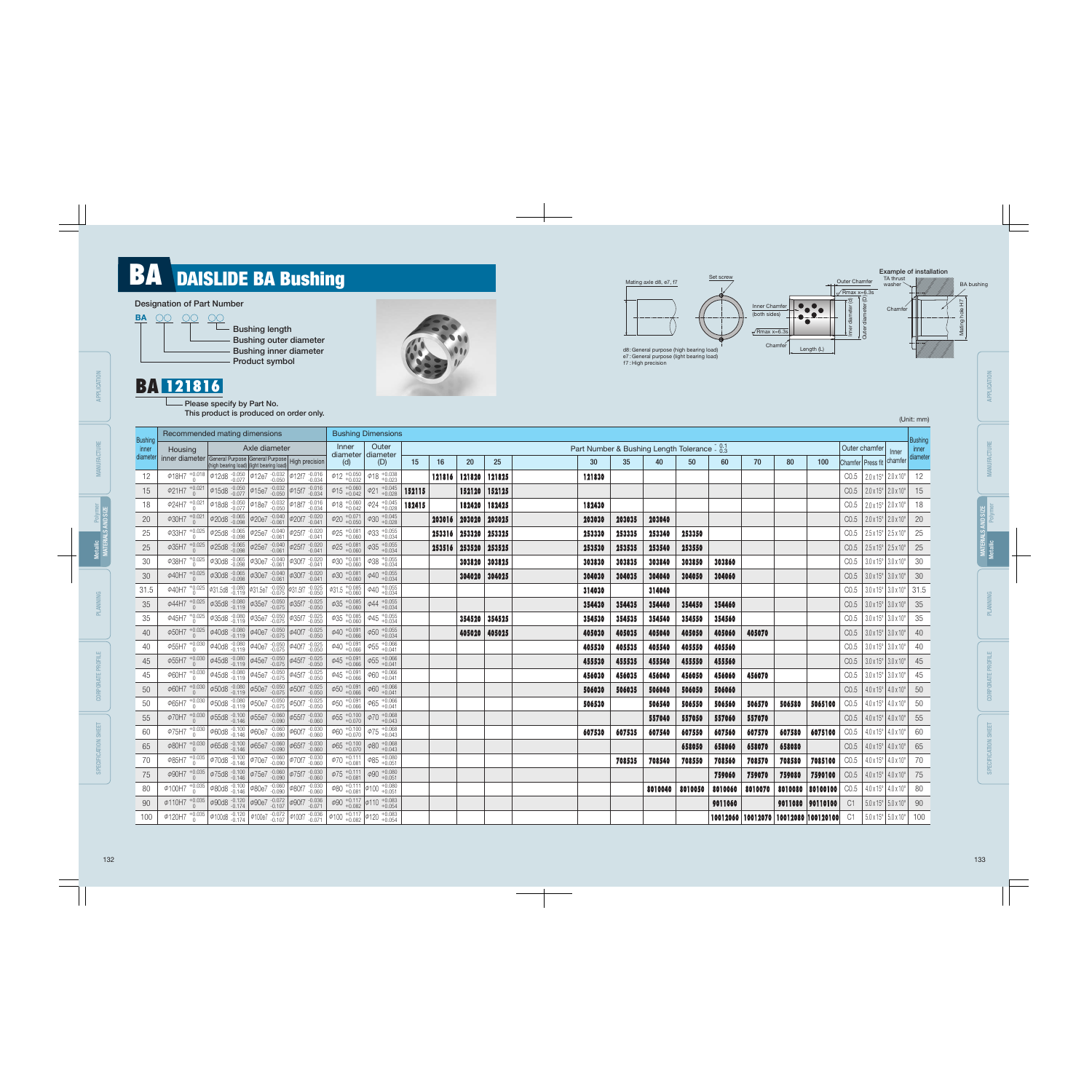Nominal inner diameter Product symbol



 $\pi$ a

∗Base metal is high-strength phosphor bronze. lii

|       |                                    |                |                 |                      |               |               |  |       |                     |                     | (Unit: mm)     |              |  |
|-------|------------------------------------|----------------|-----------------|----------------------|---------------|---------------|--|-------|---------------------|---------------------|----------------|--------------|--|
|       | Dimensions(mm)                     |                |                 | Thickness (t) $-0.1$ |               |               |  |       | Attachment hole     |                     |                | Chamfer      |  |
|       | Inner<br>diameter (d) diameter (D) | $\overline{3}$ | $5\phantom{.0}$ | $\overline{7}$       | $\bf 8$       | 10            |  | P.C.D | Qty.                | Countersunk<br>bolt | $\mathbf{a}$   | $\mathsf{b}$ |  |
| 10.2  | $30\,$                             | TA1003         |                 |                      |               |               |  | 20    | $\overline{2}$      | M3                  | 1.5            | 0.3          |  |
| 12.2  | 40                                 | TA1203         |                 |                      |               |               |  | 28    | $\overline{2}$      | M3                  | $\overline{2}$ | 0.4          |  |
| 12.2  | 40                                 | <b>TA1203N</b> |                 |                      |               |               |  |       | No countersunk hole |                     | $\overline{2}$ | 0.4          |  |
| 13.2  | 40                                 | TA1303         |                 |                      |               |               |  | 28    | $2^{\circ}$         | M3                  | $\overline{2}$ | 0.4          |  |
| 14.2  | 40                                 | TA1403         |                 |                      |               |               |  | 28    | $\overline{2}$      | M3                  | $\overline{2}$ | 0.4          |  |
| 15.2  | 50                                 | TA1503         |                 |                      |               |               |  | 35    | $\overline{2}$      | M3                  | $\overline{2}$ | 0.4          |  |
| 16.2  | 50                                 | TA1603         |                 |                      |               |               |  | 35    | $\overline{2}$      | M3                  | $\overline{2}$ | 0.4          |  |
| 16.2  | 50                                 | <b>TA1603N</b> |                 |                      |               |               |  |       | No countersunk hole |                     | $\overline{2}$ | 0.4          |  |
| 18.2  | 50                                 | TA1803         |                 |                      |               |               |  | 35    | $\overline{2}$      | M3                  | $\overline{2}$ | 0.4          |  |
| 20.2  | 50                                 |                | TA2005          |                      |               |               |  | 35    | $\overline{2}$      | M <sub>5</sub>      | 2.5            | 0.4          |  |
| 25.2  | 55                                 |                | <b>TA2505</b>   |                      |               |               |  | 40    | $\overline{2}$      | M <sub>5</sub>      | 2.5            | 0.4          |  |
| 30.2  | 60                                 |                | <b>TA3005</b>   |                      |               |               |  | 45    | $\overline{2}$      | M <sub>5</sub>      | 2.5            | 0.4          |  |
| 35.2  | 70                                 |                | TA3505          |                      |               |               |  | 50    | $\overline{2}$      | M <sub>5</sub>      | 2.5            | 0.4          |  |
| 40.2  | 80                                 |                |                 | <b>TA4007</b>        |               |               |  | 60    | $\overline{2}$      | M6                  | 3              | 0.5          |  |
| 45.2  | 90                                 |                |                 | <b>TA4507</b>        |               |               |  | 70    | $\overline{2}$      | M6                  | 3              | 0.5          |  |
| 50.3  | 100                                |                |                 |                      | <b>TA5008</b> |               |  | 75    | $\overline{4}$      | M <sub>6</sub>      | $\overline{4}$ | 0.7          |  |
| 55.3  | 110                                |                |                 |                      | <b>TA5508</b> |               |  | 85    | $\overline{4}$      | M6                  | $\overline{4}$ | 0.7          |  |
| 60.3  | 120                                |                |                 |                      | <b>TA6008</b> |               |  | 90    | $\overline{4}$      | M <sub>8</sub>      | 5              | 0.9          |  |
| 65.3  | 125                                |                |                 |                      | <b>TA6508</b> |               |  | 95    | 4                   | M <sub>8</sub>      | 5              | 0.9          |  |
| 70.3  | 130                                |                |                 |                      |               | TA7010        |  | 100   | $\overline{4}$      | M8                  | 5              | 0.9          |  |
| 75.3  | 140                                |                |                 |                      |               | TA7510        |  | 110   | $\overline{4}$      | M <sub>8</sub>      | 5              | 0.9          |  |
| 80.3  | 150                                |                |                 |                      |               | <b>TA8010</b> |  | 120   | $\overline{4}$      | M8                  | 5              | 0.9          |  |
| 90.5  | 170                                |                |                 |                      |               | <b>TA9010</b> |  | 140   | $\overline{4}$      | M10                 | 5              | 0.9          |  |
| 100.5 | 190                                |                |                 |                      |               | TA10010       |  | 160   | $\overline{4}$      | M10                 | 5              | 0.9          |  |
| 120.5 | 200                                |                |                 |                      |               | TA12010       |  | 175   | 4                   | M10                 | 5              | 0.9          |  |

### (Bushing Inner Diameter : **TA** DAISLIDE TA Thrust Washer (Bushing Inner Diameter:)

### Designation of Part Number



Rmax=6.3s

(b)

(d)







TA 1003 - Please specify by part number.

134 135

CORPORATE PROFILE

CORPORATE PROFILE

Polymer

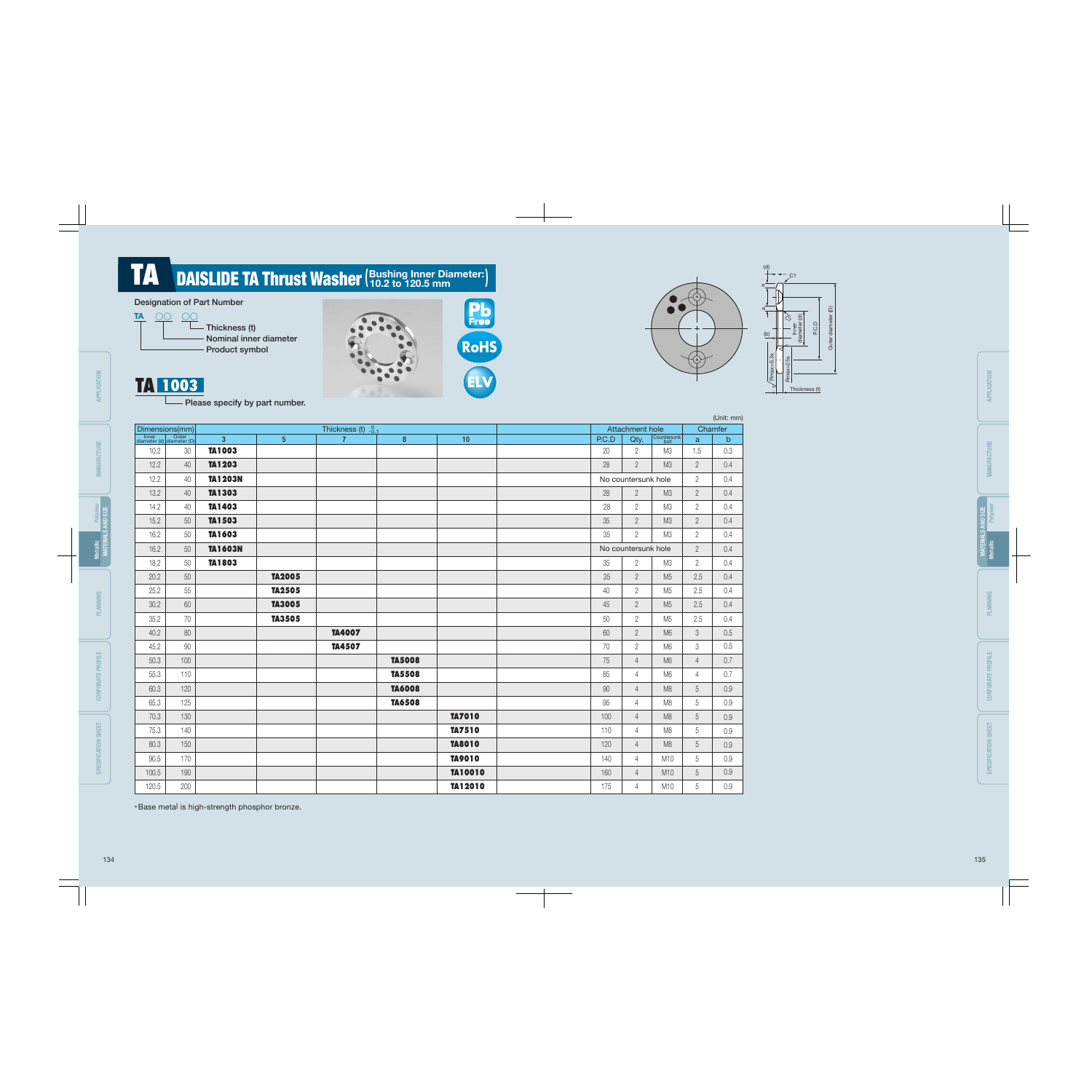## PA DAISLIDE PA plate





### •PA Plate Standard Part Configuration

\*Base metal is high-strength phosphor bronze. ii ∗Base metal is high-strength phosphor bronze. ii



| <b>Part Number</b> | Width           | Length             |    |     | Mounting-Hole Pitch |              |              | Mounting-Hole Bolt         |                 | Width                             |
|--------------------|-----------------|--------------------|----|-----|---------------------|--------------|--------------|----------------------------|-----------------|-----------------------------------|
|                    | W               |                    | a  | b   | $\mathbf{C}$        | $\mathsf{d}$ | $\mathbf{e}$ | <b>Bolt Type</b>           | <b>Quantity</b> | <b>Part Number</b><br>W           |
| <b>PA1875</b>      |                 | 75.002             | 15 | 45  |                     |              |              | M6 Hexagon-Socket Head Cap | $\overline{2}$  | <b>PA75150</b>                    |
| <b>PA18100</b>     | 18.02           | 100 $^{0}_{-0.2}$  | 25 | 50  |                     |              |              | M6 Hexagon-Socket Head Cap | $\mathbf{2}$    | <b>PA75200</b>                    |
| PA18125            |                 | 125 $_{-0.2}^{0}$  | 25 | 75  |                     |              |              | M6 Hexagon-Socket Head Cap | $\mathbf{2}$    | <b>PA75250</b><br>$75^{0}_{-0.2}$ |
| <b>PA18150</b>     |                 | 150 $_{-0.2}^{0}$  | 25 | 100 |                     |              |              | M6 Hexagon-Socket Head Cap | $\overline{2}$  | <b>PA75300</b>                    |
| <b>PA2875</b>      |                 | 75.002             | 15 | 45  |                     |              |              | M6 Hexagon-Socket Head Cap | $\mathbf{2}$    | <b>PA75400</b>                    |
| <b>PA28100</b>     | $28^{0}_{-0.2}$ | 100 $_{-0.2}^{0}$  | 25 | 50  |                     |              |              | M6 Hexagon-Socket Head Cap | $\overline{2}$  | <b>PA75500</b>                    |
| <b>PA28125</b>     |                 | 125 $_{-0.2}^{0}$  | 25 | 75  |                     |              |              | M6 Hexagon-Socket Head Cap | $\mathbf{2}$    | *Base metal is high-strength pho  |
| <b>PA28150</b>     |                 | 150 $^{0}_{-0.2}$  | 25 | 100 |                     |              |              | M6 Hexagon-Socket Head Cap | $\overline{2}$  |                                   |
| <b>PA35100</b>     |                 | 100 $^{0}_{-0.2}$  | 20 | 60  |                     |              |              | M8 Machine Screw           | $\mathbf{2}$    | • PA Plate Standard Part Con      |
| <b>PA35150</b>     |                 | 150 $^{0}_{-0.2}$  | 20 | 55  | 55                  |              |              | M8 Machine Screw           | 3               |                                   |
| <b>PA35200</b>     |                 | $200^{0}$          | 20 | 55  | 50                  | 55           |              | M8 Machine Screw           | $\overline{4}$  |                                   |
| <b>PA35250</b>     | $35.00_{-0.2}$  | 250.00103          | 20 | 70  | 70                  | 70           |              | M8 Machine Screw           | $\overline{4}$  |                                   |
| <b>PA35300</b>     |                 | 300 .0.3           | 20 | 65  | 65                  | 65           | 65           | M8 Machine Screw           | 5               |                                   |
| <b>PA35350</b>     |                 | 350.0              | 20 | 80  | 75                  | 75           | 80           | M8 Machine Screw           | 5               |                                   |
| <b>PA3875</b>      |                 | 75.002             | 15 | 45  |                     |              |              | M6 Hexagon-Socket Head Cap | $\overline{2}$  | a                                 |
| <b>PA38100</b>     |                 | 100 $^{0}_{-0.2}$  | 25 | 50  |                     |              |              | M6 Hexagon-Socket Head Cap | $\overline{2}$  |                                   |
| <b>PA38125</b>     | 38.02           | 125 $^{0.0}_{0.2}$ | 25 | 75  |                     |              |              | M6 Hexagon-Socket Head Cap | $\overline{2}$  |                                   |
| <b>PA38150</b>     |                 | 150 $^{0}_{-0.2}$  | 25 | 100 |                     |              |              | M6 Hexagon-Socket Head Cap | $\overline{2}$  |                                   |
| <b>PA4875</b>      |                 | 75.002             | 15 | 45  |                     |              |              | M6 Hexagon-Socket Head Cap | $\overline{2}$  | $\mathsf b$<br>с<br>a             |
| <b>PA48100</b>     |                 | 100 $^{0}_{-0.2}$  | 25 | 50  |                     |              |              | M6 Hexagon-Socket Head Cap | $\overline{2}$  |                                   |
| PA48125            | 48 $^{0}$       | 125 $_{-0.2}^{0}$  | 25 | 75  |                     |              |              | M6 Hexagon-Socket Head Cap | $\overline{2}$  |                                   |
| <b>PA48150</b>     |                 | 150 $^{0}_{-0.2}$  | 25 | 100 |                     |              |              | M6 Hexagon-Socket Head Cap | $\mathbf{2}$    |                                   |
| <b>PA50100</b>     |                 | 100 $_{-0.2}^{0}$  | 20 | 60  |                     |              |              | M8 Machine Screw           | $\overline{2}$  |                                   |
| <b>PA50150</b>     |                 | 150 $_{-0.2}^{0}$  | 20 | 55  | 55                  |              |              | M8 Machine Screw           | 3               |                                   |
| <b>PA50200</b>     |                 | $200^{0}$          | 20 | 55  | 50                  | 55           |              | M8 Machine Screw           | $\overline{4}$  |                                   |
| <b>PA50250</b>     | 50.02           | 250.00103          | 20 | 70  | 70                  | 70           |              | M8 Machine Screw           | $\overline{4}$  | b<br>${\tt C}$<br>a               |
| <b>PA50300</b>     |                 | $300_{-0.3}^{0}$   | 20 | 65  | 65                  | 65           | 65           | M8 Machine Screw           | 5               |                                   |
| <b>PA50400</b>     |                 | 400 $^{0}_{-0.5}$  | 20 | 90  | 90                  | 90           | 90           | M8 Machine Screw           | 5               |                                   |

MATERIALS AND SIZE **POLIS AND SIZE** 

|                    | <b>Width</b>    | Length               |    |     | Mounting-Hole Pitch |     | <b>Mounting-Hole Bolt</b> |                  |          |
|--------------------|-----------------|----------------------|----|-----|---------------------|-----|---------------------------|------------------|----------|
| <b>Part Number</b> | W               |                      | a  | b   | с                   | d   | $\mathbf{e}$              | <b>Bolt Type</b> | Quantity |
| <b>PA75150</b>     |                 | $^{0}_{-0.2}$<br>150 | 20 | 110 |                     |     |                           | M8 Machine Screw | 4        |
| <b>PA75200</b>     |                 | $-0.3$<br>200        | 20 | 80  | 80                  |     |                           | M8 Machine Screw | 6        |
| <b>PA75250</b>     |                 | $_{-0.3}^{0}$<br>250 | 20 | 105 | 105                 |     |                           | M8 Machine Screw | 6        |
| <b>PA75300</b>     | $75^{0}_{-0.2}$ | $^{0}_{-0.5}$<br>300 | 20 | 85  | 90                  | 85  |                           | M8 Machine Screw | 8        |
| <b>PA75400</b>     |                 | $_{-0.5}^{0}$<br>400 | 20 | 120 | 120                 | 120 |                           | M8 Machine Screw | 8        |
| <b>PA75500</b>     |                 | $_{-0.5}^{0}$<br>500 | 20 | 115 | 115                 | 115 | 115                       | M8 Machine Screw | 10       |
|                    |                 |                      |    |     |                     |     |                           |                  |          |

#### (Unit: mm)



### **PA 1875**

- Please specify by part number.

APPLICATION

APPLICATION

MANUFACTURE

*ANUFACTURE* 

PLANNING

CORPORATE PROFILE

SPECIFICATION SHEET

Metallic